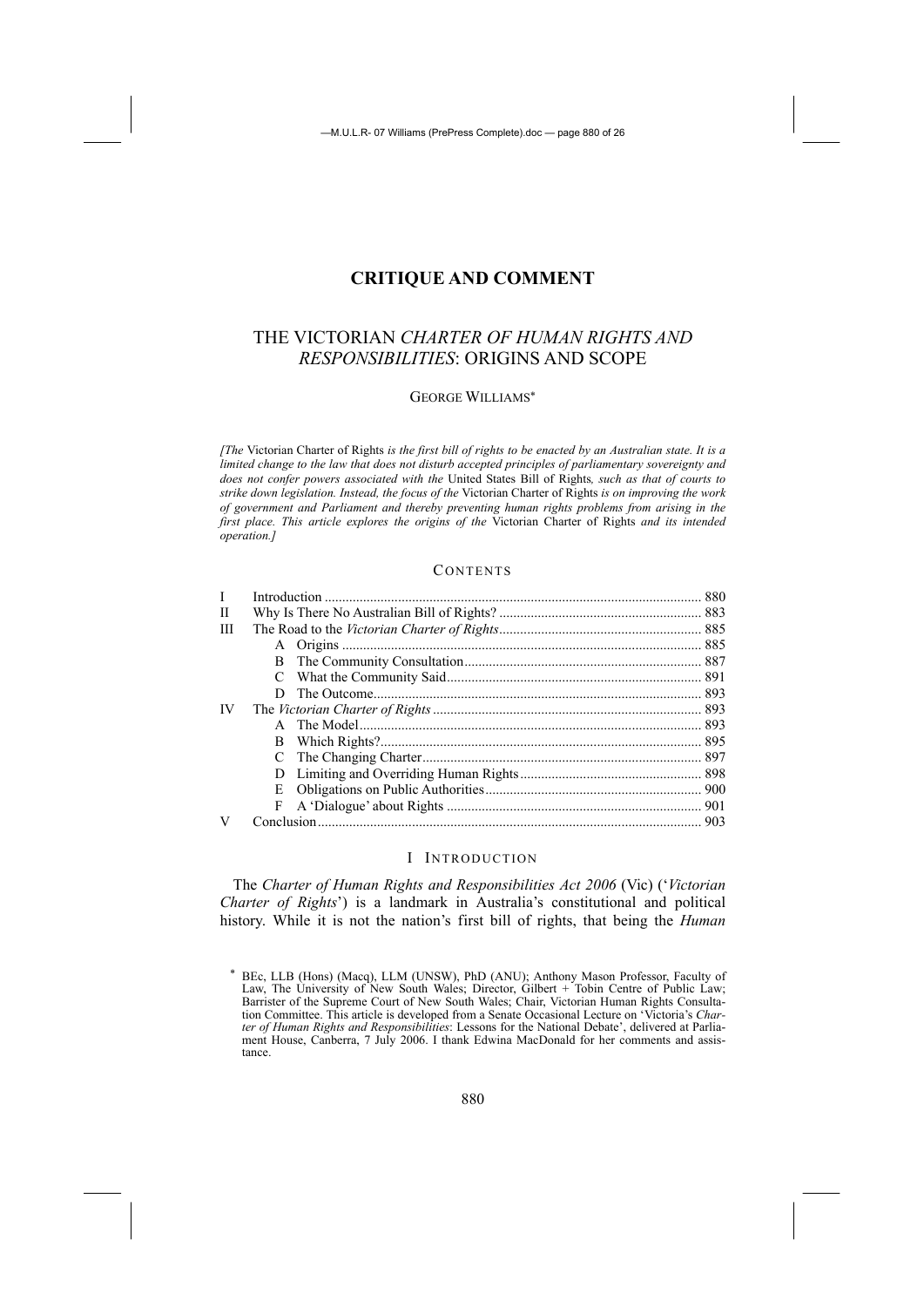*Rights Act 2004* (ACT) ('*ACT Human Rights Act*'),<sup>1</sup> it is the first such instrument in an Australian state. Like the Australian Capital Territory law, it is an innovative, if modest, change to the Australian system of government in the form of an unentrenched Act of Parliament that protects a range of civil and political rights.

The *Victorian Charter of Rights* marks a decisive departure, at least in Victoria, from the long-held notion that the best protection for human rights is the good sense of our parliamentary representatives as constrained by the doctrine of responsible government and the common law as applied by the judiciary. This view was fostered at the conventions held in the 1890s that drafted the *Australian Constitution*<sup>2</sup> and in writings such as those of  $19<sup>th</sup>$  century English constitutional theorist, A V Dicey.3 The view has included adherents such as former Prime Minister Sir Robert Menzies, who regarded the doctrine of responsible government as being the 'ultimate guarantee of justice and individual rights' in Australia.4 He argued that the doctrine meant that Australia had no need of the 'formality and definition' of rights in an instrument like a bill of rights.5 In recent years this view has come under challenge as people have questioned whether the conventions attaching to responsible government, such as ministerial accountability, retain the same force.6

Reliance upon the common law system has also been questioned, including by some of Australia's most senior judges. For example, former Chief Justice of the High Court Sir Anthony Mason has remarked:

the common law system, supplemented as it presently is by statutes designed to protect particular rights, does not protect fundamental rights as comprehensively as do constitutional guarantees and conventions on human rights. … The common law is not as invincible a safeguard against violations of fundamental rights as it was once thought to be.<sup>7</sup>

This perspective now commands acceptance in the United Kingdom, which enacted its own bill of rights in the form of the *Human Rights Act 1998* (UK) c 42 ('*UK Human Rights Act*'). The *Victorian Charter of Rights* is primarily based upon this law, as well as the *ACT Human Rights Act* and the *New Zealand* 

<sup>1</sup> See generally Hilary Charlesworth and Gabrielle McKinnon, 'Australia's First Bill of Rights: The Australian Capital Territory's *Human Rights Act*' (Law and Policy Paper No 28, Centre for International and Public Law, The Australian National University, 2006); Julie Debeljak, 'The *Human Rights Act 2004* (ACT): A Significant, Yet Incomplete, Step toward the Domestic Protection and Promotion of Human Rights' (2004) 15 *Public Law Review* 169; Carolyn Evans, 'Responsibility for Rights: The ACT *Human Rights Act*' (2004) 32 *Federal Law Review* 291.

<sup>2</sup> George Williams, *Human Rights under the Australian Constitution* (1999) ch 2.<br>3 A V Dicey, *Introduction to the Study of the Law of the Constitution* (10<sup>th</sup> ed, 1959). See also Eric Barendt, 'Dicey and Civil Liberties' [1985] *Public Law* 596.

<sup>4</sup> Sir Robert Menzies, *Central Power in the Australian Commonwealth: An Examination of the Growth of Commonwealth Power in the Australian Federation* (1967) 54.

<sup>5</sup> Ibid.

<sup>6</sup> See, eg, the report of the inquiry into allegations by members of the executive that asylum seekers coming to Australia by boat had thrown their children overboard: Senate Select Committee on a Certain Maritime Incident, Parliament of Australia, *Inquiry into a Certain Maritime Incident* (2002).

<sup>7</sup> Sir Anthony Mason, 'The Role of a Constitutional Court in a Federation: A Comparison of the Australian and the United States Experience' (1986) 16 *Federal Law Review* 1, 12.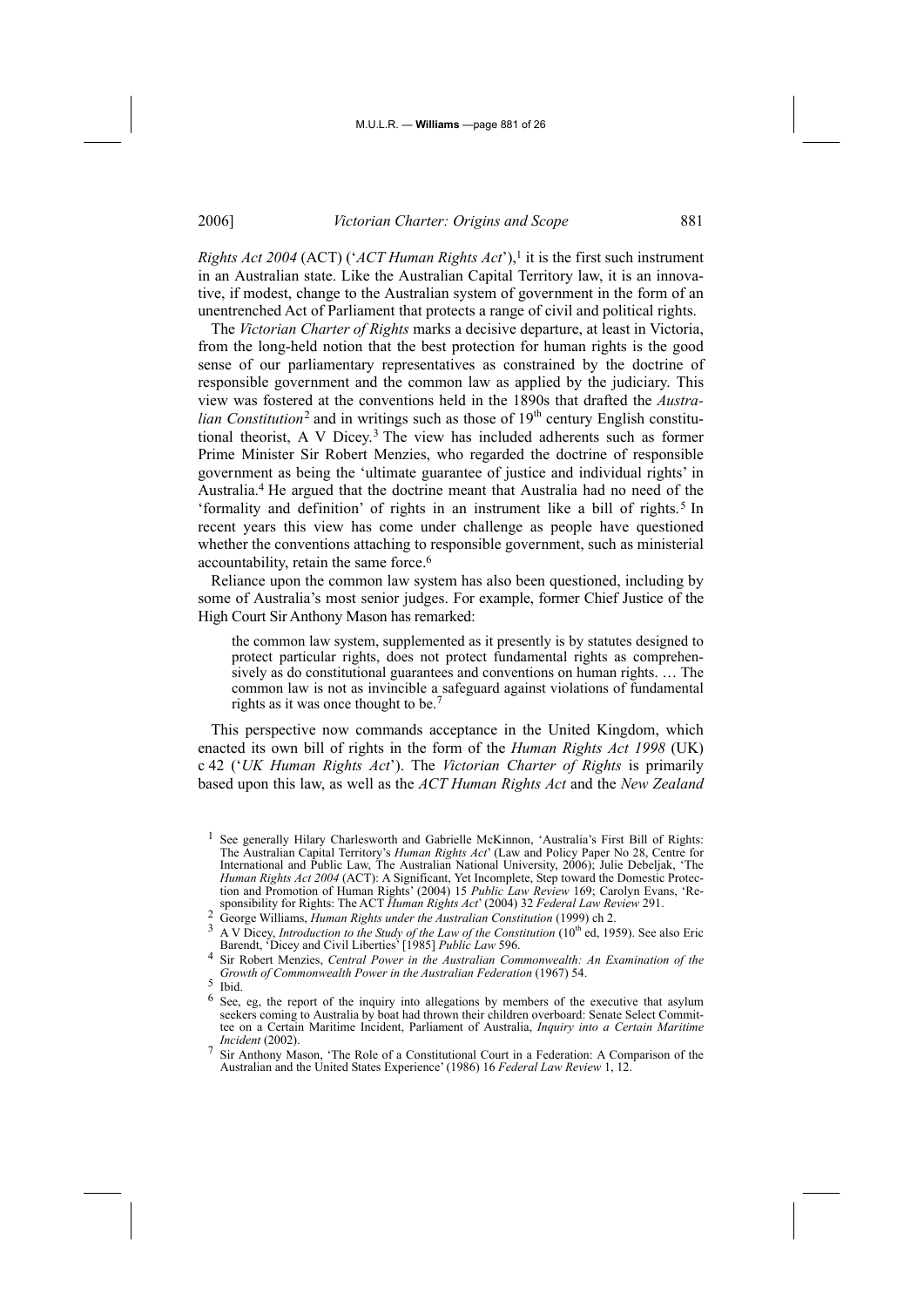*Bill of Rights Act 1990* (NZ), rather than upon constitutional instruments like the *United States Bill of Rights* or *South African Bill of Rights*.

The enactment of the *ACT Human Rights Act* and *Victorian Charter of Rights* also challenges the view that Australia has a strong record of protecting human rights which does not need improvement through better legal protection for such rights. In 1967, Sir Robert Menzies, just retired as Prime Minister, remarked that 'the rights of individuals in Australia are as adequately protected as they are in any other country in the world.'8 Similarly, current Prime Minister John Howard said in 2000 that 'Australia's human rights reputation compared with the rest of the world is quite magnificent.<sup>'9</sup>

While Australia undoubtedly has a better human rights record than many other nations, the view that our record could not be significantly improved is no longer as readily accepted. Both the historic and contemporary weaknesses of the Australian record have been exposed, including by the federal government's own Human Rights and Equal Opportunity Commission in regard to the forced removal of Aboriginal children from their families (the 'stolen generations'),10 and the detention of children seeking asylum and refuge and their consequential development of a range of mental health problems. 11 Developments after September 11, 2001 have also led people to question how well human rights are protected in Australia, particularly since the enactment of new laws on sedition; the detention of non-suspects by the Australian Security Intelligence Organisation; control orders that enable house arrest; and preventative detention whereby someone can be held without charge or trial.12 As Brian Burdekin, a former Australian Human Rights Commissioner, commented in 1994: 'It is beyond question that our current legal system is seriously inadequate in protecting many of the rights of the most vulnerable and disadvantaged groups in our community.'13

The *Victorian Charter of Rights* is important not only because it is a significant change to the text of law. It is also significant because it requires a re-evaluation of these and other traditional views about Australian politics and law as they relate to the protection of human rights. The *Victorian Charter of Rights* demonstrates that it is possible to look again at some of the most basic assumptions and beliefs that underlie our system of government, and as a result, to bring about legal reform. This contradicts the view that bills of rights are not politically achievable in Australia. While this drew strong support from the litany

- ABC Radio, 'Prime Minister Continues Push for Regional Services', *AM*, 18 February 2000 <http://www.abc.net.au/am/stories/s101290.htm>.
- <sup>10</sup> Human Rights and Equal Opportunity Commission, Australia, *Bringing Them Home: National Inquiry into the Separation of Aboriginal and Torres Strait Islander Children from Their Fami-*
- *Human Rights and Equal Opportunity Commission, Australia, A Last Resort?: National Inquiry into Children in Immigration Detention (2004).*<br> *Criminal Code Act 1995 (Cth) sch ch 5; Australian Security Intelligence Organisation Act 1979*
- (Cth) pt III div 3. See generally Andrew Lynch and George Williams, *What Price Security?*
- <sup>13</sup> Brian Burdekin, 'Foreword' in Philip Alston (ed), *Towards an Australian Bill of Rights* (1994) v, v.

 $\frac{8}{9}$  Menzies, above n 4, 54.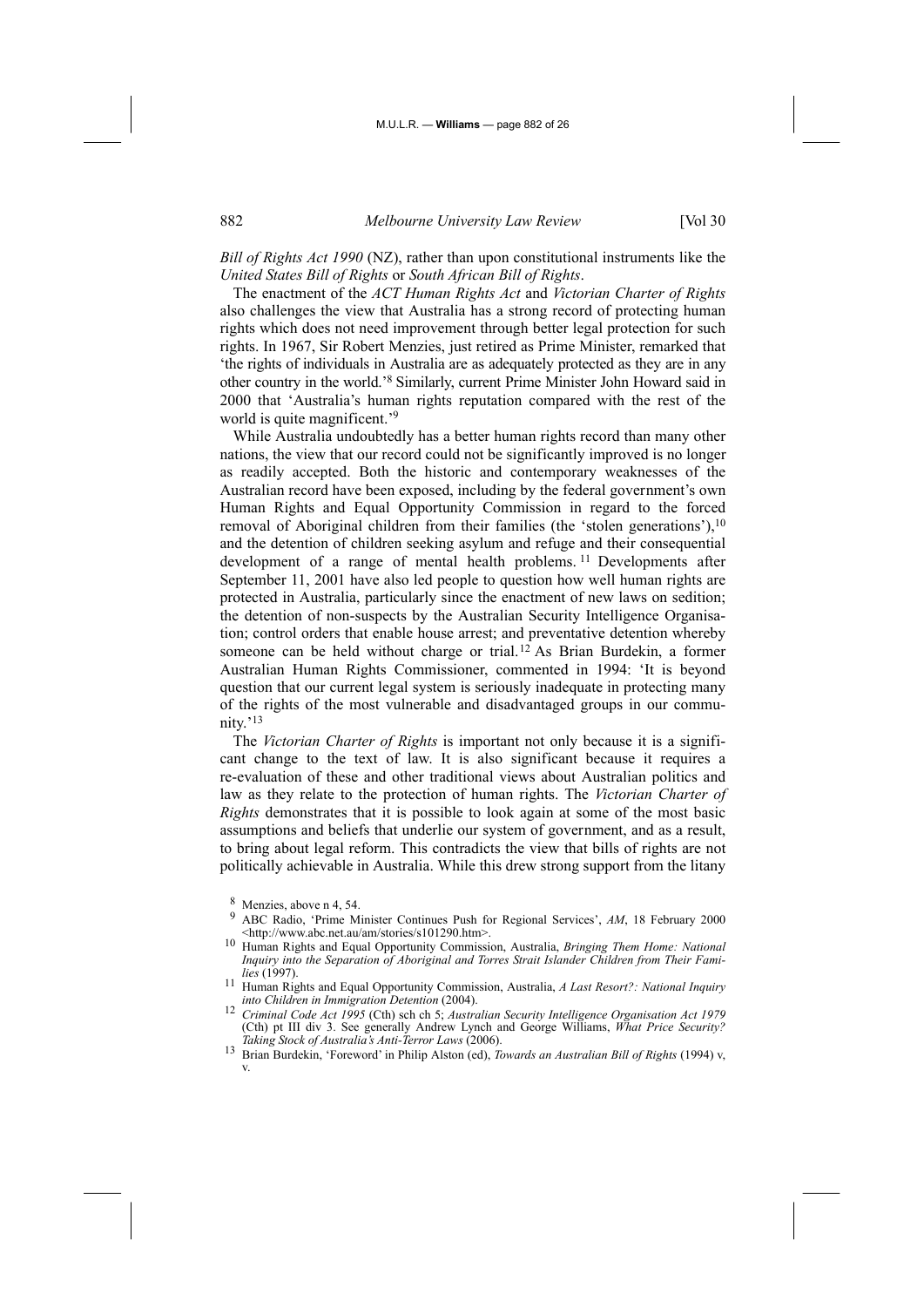of failures to achieve change around Australia,<sup>14</sup> it has now been swept away by the successes in the ACT and Victoria, as well as by new national initiatives like that by New Matilda for a national bill of rights.15

In this article, Part II explores the historical background to the *Victorian Charter of Rights*, followed in Part III by the process that led to its enactment. I then examine in Part IV how the *Victorian Charter of Rights* has changed the law. Parts of this article are more personal and reflective than might normally be the case in an academic treatment of the *Victorian Charter of Rights*. This is because I chaired the Human Rights Consultation Committee ('Consultation Committee') which recommended to the Victorian Government that the *Victorian Charter of Rights* be enacted. Rather than seeking to artificially put myself at arms-length from a development in which I was a participant, I take the opportunity where appropriate to speak from my personal experience and perspective.

## II WHY IS THERE NO AUSTRALIAN BILL OF RIGHTS?

Australia is now the only democratic nation in the world without a national bill of rights.16 Some comprehensive form of legal protection for basic rights is otherwise seen as an essential check and balance in democratic governance around the world. Indeed, I can find no example of a democratic nation that has gained a new Constitution or legal system in recent decades that has not included some form of a bill of rights, nor am I aware of any such nation that has done away with a bill of rights once it has been put in place.

Why then is Australia the exception? The answer lies in our history. Although many think of Australia as a young country, constitutionally speaking, it is one of the oldest in the world. The *Australian Constitution* remains almost completely as it was when enacted in 1901, while the Constitutions of the Australian states can go back as far as the 1850s. The legal systems and Constitutions of the nation and the Australian colonies (and then states) were conceived at a time when human rights, with the prominent exception of the 1791 *United States Bill of Rights*, tended not to be protected through a single legal instrument. Certainly, there was then no such law in the United Kingdom, upon whose legal system ours is substantially based. This has changed, especially after World War II and the passage of the *Universal Declaration of Human Rights*, 17 but by then Australia's system of government had been operating for decades.

Not only is the Australian constitutional system old by world terms, but it has resisted change. As far back as 1967 Australia was described by Geoffrey Sawer as '[c]onstitutionally speaking … the frozen continent.'18 This is even more applicable today, with the last successful vote to change the *Australian Constitu-*

<sup>14</sup> See George Williams, *The Case for an Australian Bill of Rights: Freedom in the War on Terror* (2004) ch<sup>5</sup>. 15 See generally New Matilda.com, *A Human Rights Act for Australia* <http://www.humanrights

act.com.au>. New Matilda is an online magazine and policy portal providing a forum for com-<br>mentary on significant Australian and international issues.

<sup>&</sup>lt;sup>16</sup> See Gareth Griffith, 'The Protection of Human Rights: A Review of Selected Jurisdictions' (Briefing Paper No 3, Parliament of New South Wales, 2000).<br><sup>17</sup> GA Res 217A (III), UN GAOR, 3<sup>rd</sup> sess, 183<sup>rd</sup> plen mtg, UN Doc A/Res/217A (III) (1948).<br><sup>18</sup> Geoffrey Sawer, *Australian Federalism in the Courts* (1967) 2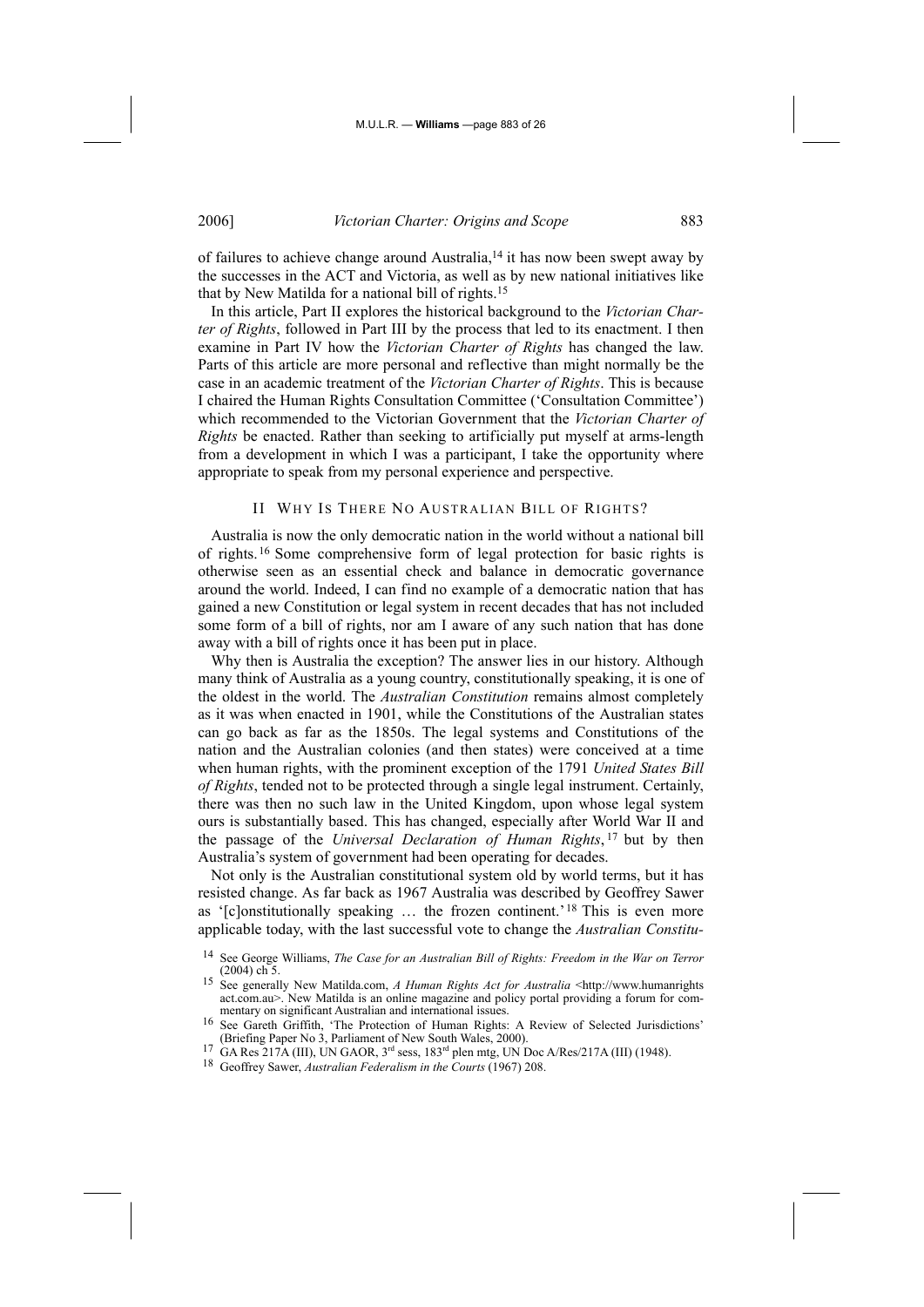*tion* in 1977 when it was amended, among other things, to set a retirement age of 70 years for High Court judges. A further eight unsuccessful proposals have been put to the people since that time. The period since 1977 is now the longest without any change to the *Australian Constitution* (the next longest period was between 1946 and 1967). The political party most often associated with constitutional reform, the Australian Labor Party, has itself not succeeded in having the people support a referendum since 1946, with Labor governments putting 13 failed proposals in ballots held in 1948, 1973, 1974, 1984 and 1988. By contrast, over 56 per cent of the member states of the United Nations made major changes to their Constitutions just between 1989 and 1999. Of the states making such changes, over 70 per cent adopted a completely new Constitution.19

The *Australian Constitution* was drafted and consideration given to inserting guarantees of human rights at constitutional conventions held in the 1890s. At that time, it made sense to trust that the then British traditions of the common law and responsible government would protect human rights. There was an additional reason why comprehensive rights guarantees were not included in the new *Australian Constitution* — the framers sought to give the new federal and state Parliaments the power to pass racially discriminatory laws.20 This is clearly demonstrated by the drafting of certain provisions. For example, the *Australian Constitution*, as enacted in 1901, said little about indigenous peoples, but what it did say was entirely negative. Section  $51(xxy)$ , the races power, enabled the federal Parliament to make laws with respect to '[t]he people of any race, other than the aboriginal race in any state, for whom it is deemed necessary to make special laws', while under s 127, '[i]n reckoning the numbers of people of the Commonwealth, or of a State or other part of the Commonwealth, aboriginal natives shall not be counted.'

Section 51(xxvi) was inserted into the *Australian Constitution* to allow the Commonwealth to take away the liberty and rights of sections of the community on account of their race. By today's standards, the reasoning behind the provision was racist. Edmund Barton, Australia's first Prime Minster and later a High Court judge, stated at the 1898 Convention in Melbourne that the power was necessary to enable the Commonwealth to 'regulate the affairs of the people of coloured or inferior races who are in the Commonwealth.'21

One framer, Andrew Inglis Clark, the Tasmanian Attorney-General, supported a provision taken from the *United States Constitution* requiring the 'equal protection of the laws.'22 This clause might have prevented the federal and state Parliaments from discriminating on the basis of race, and the other framers were concerned that Clark's clause would override Western Australian laws under which 'no Asiatic or African alien can get a miner's right or go mining on a

<sup>21</sup> *Official Record of the Debates of the Australasian Federal Convention*, Melbourne, 27 January

<sup>19</sup> See Heinz Klug, *Constituting Democracy: Law, Globalism and South Africa's Political* 

*Reconstruction* (2000) 12. 20 Williams, *Human Rights under the Australian Constitution*, above n 2, 33–45.

<sup>1898, 228–9 (</sup>Edmund Barton). 22 See *Official Record of the Debates of the Australasian Federal Convention*, Sydney, 9 April 1891, 962 (Draft of a Bill to Constitute the Commonwealth of Australia s 18).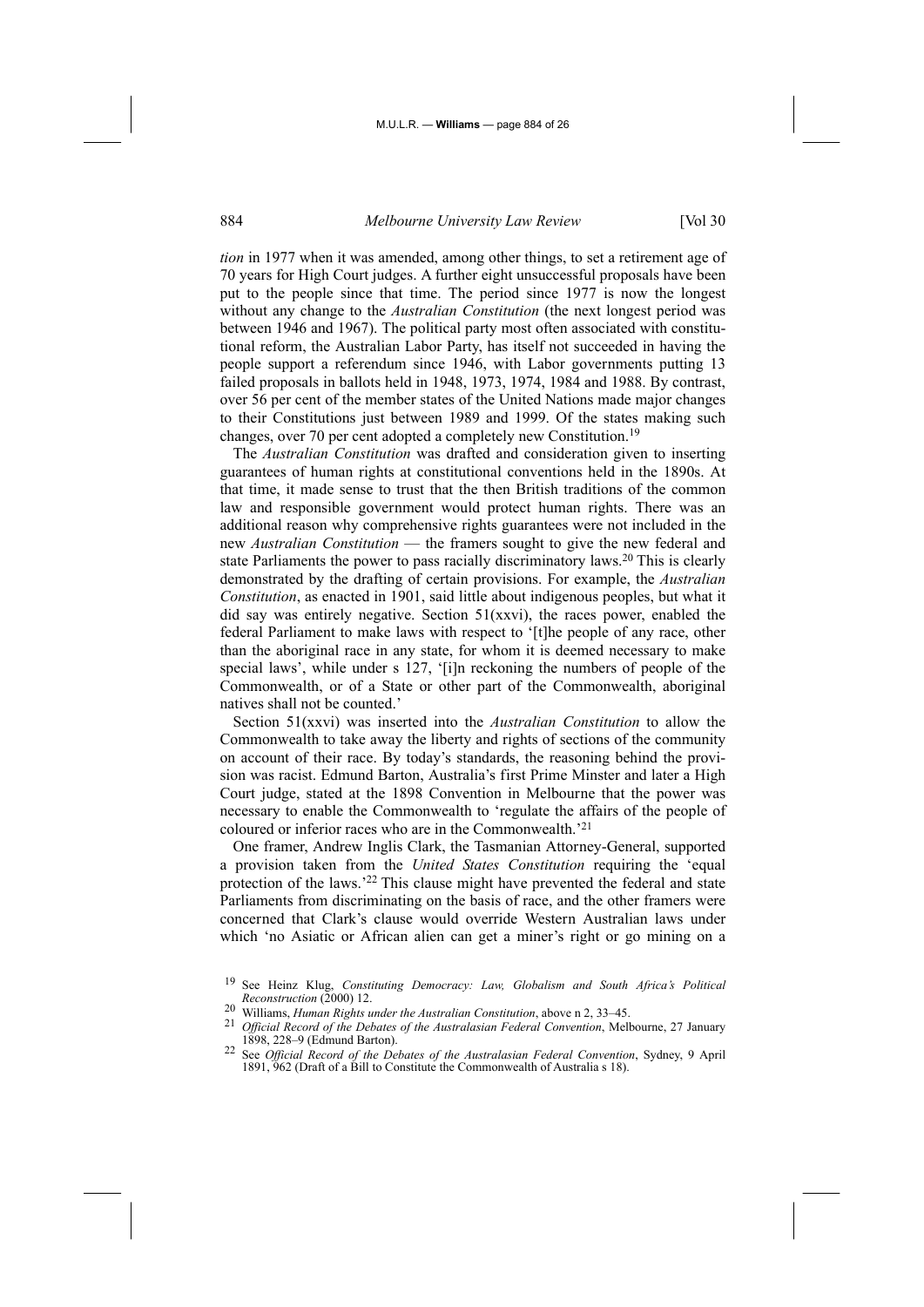gold-field.'23 Clark's provision was rejected by the framers who instead inserted s 117 of the *Australian Constitution*, which merely prevents discrimination on the basis of state residence. In formulating s 117, Henry Higgins, one of the early members of the High Court, argued that it was acceptable because it would allow laws 'with regard to Asiatics not being able to obtain miners' rights in Western Australia. There is no discrimination there based on residence or citizenship; it is simply based upon colour and race.'<sup>24</sup> While in a 1967 referendum Australians chose to strike out the words 'other than the aboriginal race in any State' in s 51(xxvi) and to delete s 127 entirely, the racist underpinnings of our *Australian Constitution* remain.

The *Australian Constitution* as drafted and as modified on occasion, such as in 1967, continues to shape Australian law and government as well as attitudes towards the legal protection of human rights. An example is the split decision in the 1998 High Court case *Kartinyeri v Commonwealth*, 25 which did not resolve whether s  $51(xxvi)$  could still be used to enact laws that discriminate against people on account of their race.26 This and other decisions demonstrate how Australia has yet to fully move on from a system of government founded upon law and values that led, in the first year of the new national Parliament, to the enactment of the White Australia Policy.27

One way to break with this past is to recognise that the accepted wisdom of the 1890s, at least as to issues of race and human rights, no longer holds true. This can be achieved by enacting new laws that protect freedoms from the misuse of public power and provide a way for Parliaments to pass laws and governments to apply them consistently with modern human rights principles like freedom from racial discrimination. While it is only a law of one state and cannot override national laws,28 the *Victorian Charter of Rights* is one such a law.

## III THE ROAD TO THE *VICTORIAN CHARTER OF RIGHTS*

## A *Origins*

The origins of the *Victorian Charter of Rights* lie in the initiative issued by Victorian Attorney-General Rob Hulls in May 2004 titled *New Directions for the* 

<sup>&</sup>lt;sup>23</sup> *Official Record of the Debates of the Australasian Federal Convention*, Melbourne, 8 February 1898, 665 (Sir John Forrest).

<sup>24</sup> *Official Record of the Debates of the Australasian Federal Convention*, Melbourne, 3 March 1898, 1801 (Henry Higgins).

<sup>25 (1998) 195</sup> CLR 337.<br><sup>26</sup> See Justin Malbon, 'Avoiding the Hindmarsh Island Bridge Disaster: Interpreting the Race Power' (2002) 6 *Flinders Journal of Law Reform* 41; Alexander Reilly, 'Reading the Race Power: A Hermeneutic Analysis' (1999) 23 *Melbourne University Law Review* 476; George Williams, 'Race and the *Australian Constitution*: From Federation to Reconciliation' (2000) 38 *Osgoode Hall Law Journal* 643.

<sup>27 &#</sup>x27;Prohibited immigrants' under *Immigration Restriction Act 1901* (Cth) s 3(a) included '[a]ny person who fails to pass the dictation test: that is to say, who, when an officer dictates to him not less than fifty words in any prescribed language, fails to write them out in that language'. See, eg, the application of this Act in *Potter v Minahan* (1908) 7 CLR 277; *R v Wilson; Ex parte* 

<sup>&</sup>lt;sup>28</sup> Of course, only the converse is possible: see *Australian Constitution* s 109.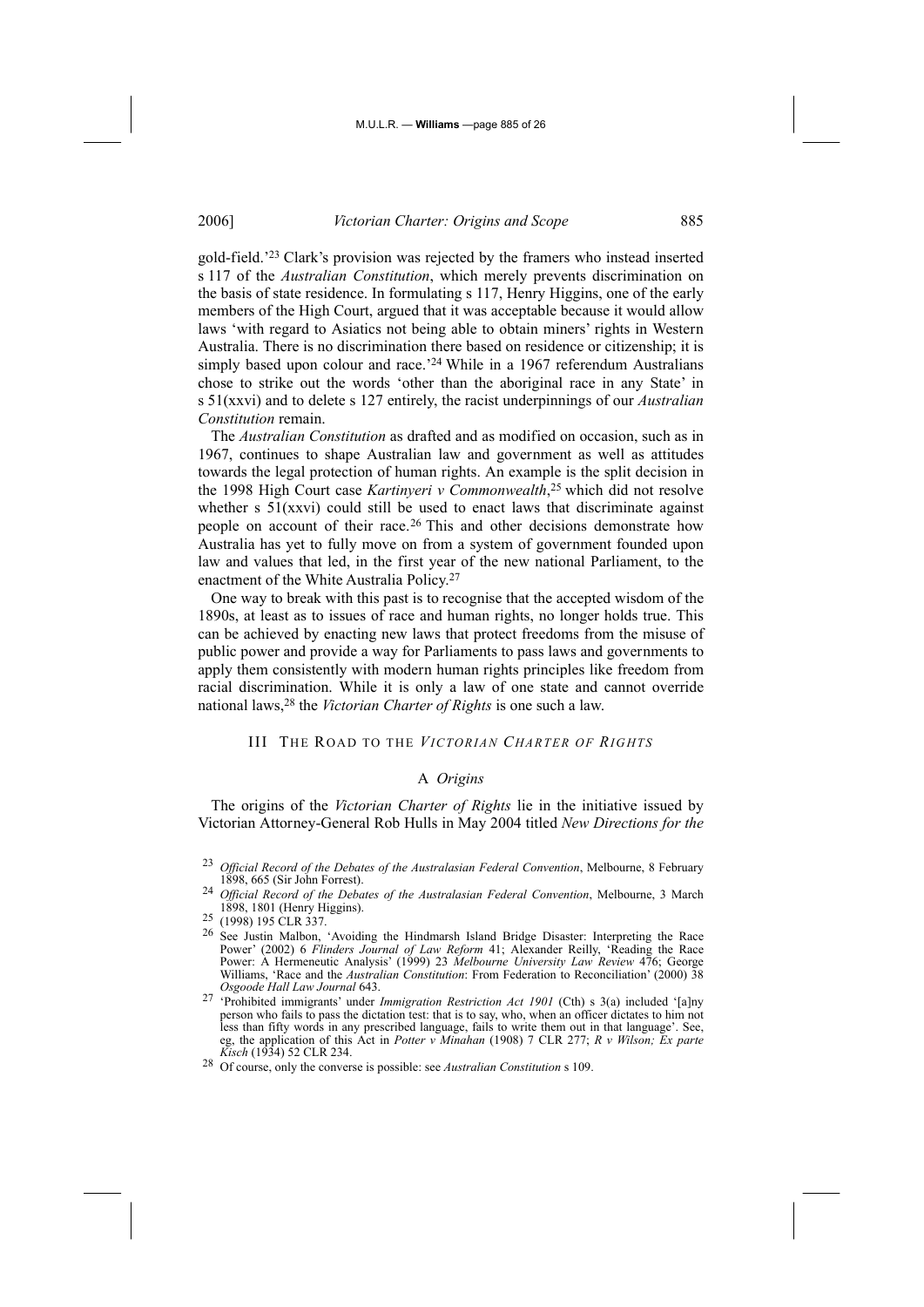*Victorian Justice System 2004–2014: Attorney-General's Justice Statement*. <sup>29</sup> This statement proposed new directions for the Victorian justice system over the following decade and dealt with a wide range of matters, including the idea of a charter of human rights and responsibilities.30 The *Justice Statement* recognised the view that the common law and government by elected representatives adequately protects basic freedoms. However, it also argued for re-examining such beliefs to determine whether Victorian law should be changed to better protect human rights through a charter. The *Justice Statement* did not say that a charter was needed or commit to such change. It instead proposed a public discussion to address the issue.

In April 2005, the Attorney-General announced the appointment of a four-person Consultation Committee.<sup>31</sup> It comprised Rhonda Galbally AO, renowned for her community leadership in addressing disadvantage and her advocacy for people with disabilities, Andrew Gaze, basketballer and captain of the Sydney 2000 Olympic team, the Hon Professor Haddon Storey QC, a former Victorian Liberal Attorney-General, and myself as the chair.<sup>32</sup> In dealing with legal issues, the Consultation Committee received considerable assistance from the Victorian Solicitor-General, Pamela Tate SC.

The time frame was tight, with only six months given to consult with Victorians and to report back to the Attorney-General by 30 November 2005. Some people were critical of the short time given for the consultation, with some expecting that a consultation of 12 months might have been allowed. However, the decision to provide only six months was both pragmatic and sensible. It was pragmatic because with a Victorian election due in November 2006, a 12-month consultation would not have allowed time for the implementation of any recommendations prior to the election. It was also sensible because six months was sufficient time for an intense and busy process to determine if people were in favour of change and, if so, generate momentum towards that end. There was a real possibility that a longer consultation may have allowed any momentum generated by the process to dissipate.

The Consultation Committee was appointed to operate independently of the Attorney-General and of government. However, in May 2005, the Victorian Government released *Human Rights in Victoria: Statement of Intent*33 upon our appointment that set out the Government's preferred position on any human

<sup>29</sup> Attorney-General, Department of Justice, Victoria, *New Directions for the Victorian Justice System 2004*–*2014: Attorney-General's Justice Statement* (2004) ('*Justice Statement*'). 30 Ibid 52.

Office of the Attorney-General, 'Hulls Appoints Panel To Lead Discussion on Human Rights' (Press Release, 17 April 2005). (Press Release, 17 April 2005).  $32 \text{ I}$  did not expect that I would be a participant in this process as I expected that all Consultation

Committee members would be Victorians. Moreover, before the process I had never met Attorney-General Rob Hulls nor had I performed any work for the Victorian Government. My selection reflected the desire on the part of the Victorian Government to have someone chair the process with a strong academic and legal understanding of the issues. Except for a period spent in the United Kingdom, I spent almost all of the six months of the consultation based in Victoria. This proved essential given the extensive community discussions initiated by the Consultation Committee.

<sup>33</sup> Department of Justice, Victoria, *Human Rights in Victoria: Statement of Intent* (2005) ('*Statement of Intent*').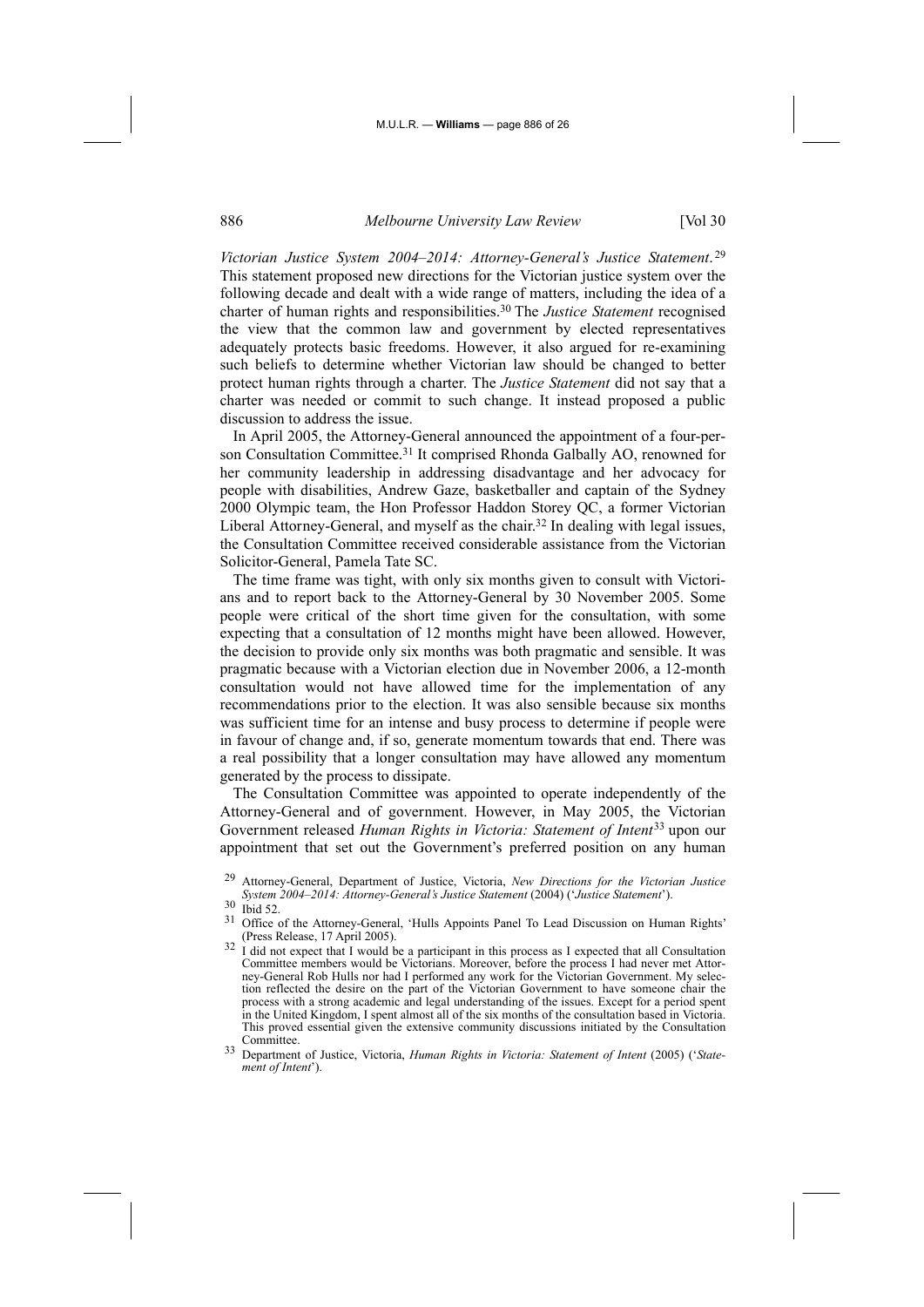rights model for the state. The Government indicated its preference for a limited set of human rights taken from the *International Covenant on Civil and Political Rights*, 34 and not for the protection of other rights taken from other conventions, such as women's rights, indigenous rights, or economic, social and cultural rights more generally (such as the rights to education, housing and health).<sup>35</sup> The Government also indicated that it preferred to preserve the sovereignty of Parliament with the courts being given only a limited role, and that it was interested in a model like that in the United Kingdom and New Zealand, as adapted recently in the ACT, and did not favour anything like the constitutional bill of rights found in the United States.

Like the short time frame given to the Consultation Committee for the consultation process, the publication of the *Statement of Intent* attracted criticism. Some people, especially those in the community sector, argued that the *Statement of Intent* was too prescriptive and could be seen as prejudging the process. There was particular concern about the *Statement of Intent* excluding protection of economic, social and cultural rights from the Government's preferred position. These criticisms had merit. Nonetheless, the *Statement of Intent* did play an important, perhaps even necessary, role in leading to the enactment of the *Victorian Charter of Rights*. By releasing the *Statement of Intent*, the Government went beyond establishing the process merely to gauge community opinion to indicating a preference for a model should the community be in favour of a bill of rights. This made the *Statement of Intent* influential within government when the Consultation Committee reported in a form that fell within the preferences expressed in it. The *Statement of Intent* was also useful during the consultations in giving community members a sense of the Government's position. While the Consultation Committee asked members of the community open-ended questions that sought responses far broader than the preferences in the *Statement of Intent*, it was useful when people asked where the Government stood to be able to provide a specific response.

#### B *The Community Consultation*

When the Consultation Committee first met after its appointment in April 2005, we quickly realised the enormous challenges involved in consulting with Victorians about their views on human rights and whether state law needed to be changed to bring about a bill of rights. These included the alienation of many people from their system of law and government, the difficulties in having young people participate, and the need to work with government to ensure that recommendations made in light of community views were consistent with what could actually be implemented.

A further major challenge was the ignorance of many Australians about the most basic issues at the centre of the consultation. This contributed to the alienation and anxiety felt by many people in regard to their system of govern-

Opened for signature 16 December 1966, 999 UNTS 171 (entered into force 23 March 1976) ('ICCPR').

<sup>(&#</sup>x27;*ICCPR*'). 35 See, eg, *International Covenant on Economic, Social and Cultural Rights*, opened for signature 16 December 1966, 993 UNTS 3 (entered into force 3 January 1976) ('*ICESCR*').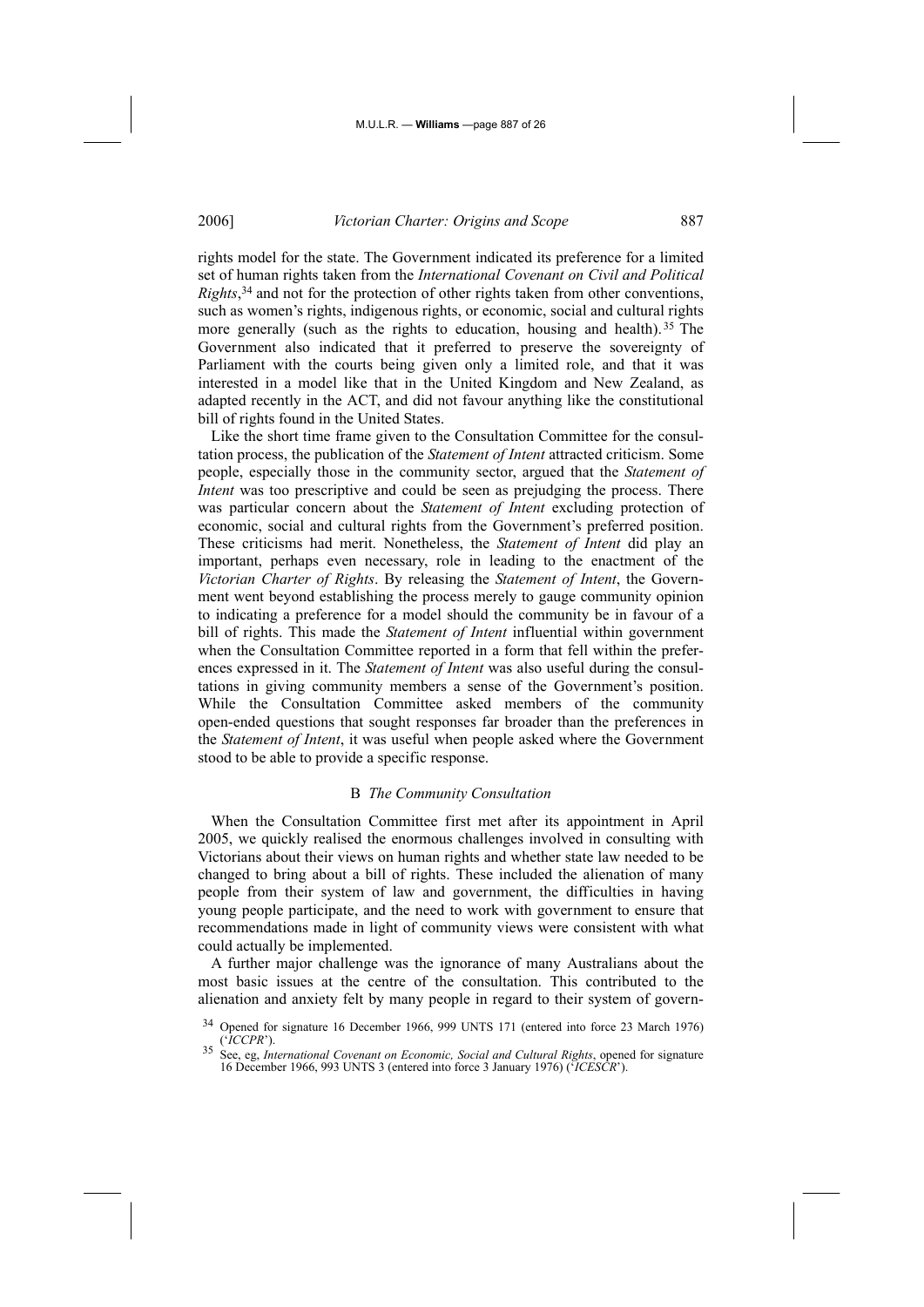ment. A 1987 survey, for example, conducted for the Constitutional Commission found that 46.1 per cent of Australians were unaware that Australia has a written Constitution.36 Similarly, in 1994 the Civics Expert Group reported that only 18 per cent of Australians had some understanding of what their Constitution contained.37 Significantly, only one in three people felt reasonably well informed about their rights and responsibilities as Australian citizens.38

These findings have been replicated by a 2006 survey. Amnesty International Australia commissioned a nationwide poll of 1001 voters by Roy Morgan Research, the organisation that conducts the Morgan Gallop Poll, on a range of issues relating to anti-terrorism legislation and awareness of human rights.<sup>39</sup> Asked 'how much do you know about your own human rights?', only five per cent of people said 'a great deal', while 58 per cent said 'a moderate amount', 29 per cent 'a little' and five per cent 'nothing'.40 However, this must be seen in light of the answer given to the question of whether human rights are protected by a bill of rights. Remarkably, 61 per cent said they thought Australia does have such an instrument, with 13 per cent indicating 'no' and 26 per cent saying they could not say.41 This revealed even higher levels of factual error than earlier surveys. It reflects the significant public attention given to such matters after September 11, 2001 and the false assumptions about the legal system formed as a result, as well as assumptions based upon references to bills of rights in popular culture like US television programs. After informing Australians about the absence of a bill of rights, the survey asked whether they would support a bill of rights. Sixty-nine per cent answered they were 'very likely' or 'likely' do so, with 11 per cent saying they were 'neither likely nor unlikely' and only 14 per cent indicating they were 'unlikely' or 'very unlikely' to do so.42 This is consistent with an opinion survey of 1505 citizens published in 1997 by political scientists Brian Galligan and Ian McAllister which found that 72 per cent of respondents supported some form of a bill of rights for Australia, with seven per cent opposed and 21 per cent having no opinion.<sup>43</sup>

To meet these challenges the Consultation Committee developed a process to give as many Victorians as possible a genuine say about the issue at a grassroots level.44 It did so after examining the successful community-based process that

<sup>36</sup> Constitutional Commission, 'Many Australians Ignorant of Our Constitution' [1987] 5 *Bulletin*

<sup>6.</sup>  37 Civics Expert Group, *Whereas the People …: Civics and Citizenship Education* (1994) 19. 38 Ibid.

<sup>39</sup> Roy Morgan Research, *Anti-Terrorism Legislation Community Survey* (2006) <http://acthra.anu. edu.au/articles/Anti-terror%20community%20survey%20report.pdf>.<br>Ibid 12.

 $\frac{41}{42}$  Ibid.

 $\frac{42}{43}$  Ibid 17.

<sup>43</sup> Brian Galligan and Ian McAllister, 'Citizen and Elite Attitudes towards an Australian Bill of Rights' in Brian Galligan and Charles Sampford (eds), *Rethinking Human Rights* (1997) 144, 149.

<sup>44</sup> See generally Consultation Committee, Department of Justice, Victoria, *Rights, Responsibilities and Respect: The Report of the Human Rights Consultation Committee* (2005) 139–49 ('*Consultation Committee Report*').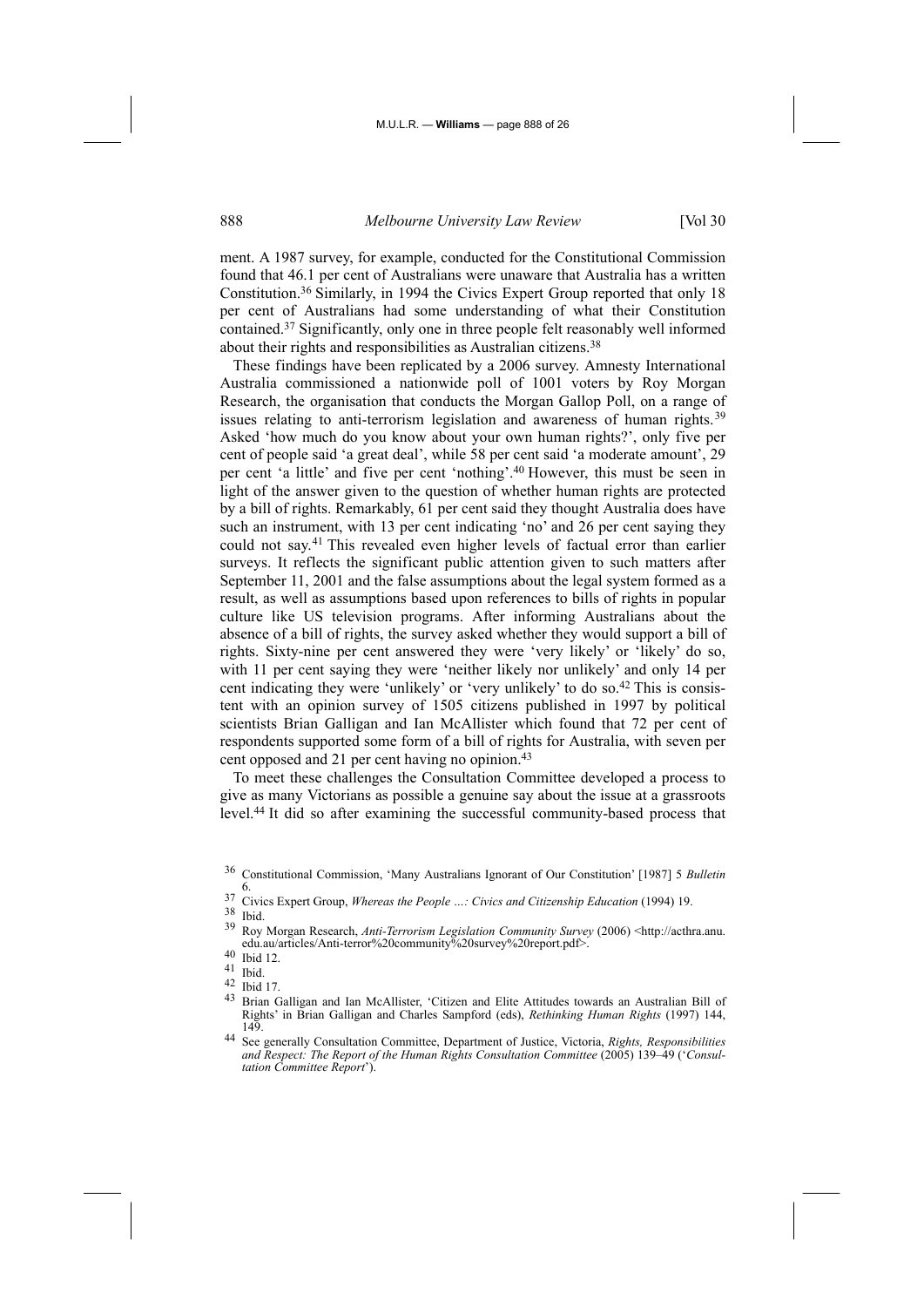led to the *ACT Human Rights Act*. 45 The Victorian process was very different from how other inquiries, such as parliamentary committees, normally operate. We believed that the way to get people involved was not through the media, but to meet with people in their communities in small groups and to work through their local and peak community organisations. In fact, we believed that the media would only be likely to polarise the issue and further alienate people by focusing the debate not on education and governance, but on controversial issues like abortion. Our process sometimes involved what we called 'devolved consultation' whereby we worked with other bodies, such as the Youth Affairs Council of Victoria, to assist us to reach people with special needs, such as homeless people.46 The process also involved extensive travel throughout Victoria. We talked to people ranging from community groups in Mildura, to indigenous people in Warrnambool, to the victims of crime and businesspeople in Melbourne, to the Country Women's Association in Gippsland.47 We paid particular attention to meeting with people who knew little or nothing about human rights and who might be the most alienated from the political and legal system. Rather than focusing upon the 'converted', we directed most of our time and energy to those people who are often the least likely to be interested in these issues or to take part in such a process.

On the road, as well as in Melbourne, we held up to four meetings per day, with each typically lasting two hours. These were not open town hall meetings, but meetings with a Consultation Committee member, arranged through community organisations or in some cases through information provided via the local media. The meetings were structured so that a large part of the time was spent listening to people and what they thought about the issues, followed by us providing the basic information they needed to have a say. We then directed the conversation to 10 key questions we needed their help to answer. At the end of the meeting, we encouraged people to reflect on the discussion, to talk to other people in their families and workplaces and to make a submission to the Consultation Committee in writing. We also made a commitment to read every submission we received.

The 10 key questions, as well as important background information, were set out in a 52-page booklet prepared by the Consultation Committee within a few weeks of its formation. The booklet, entitled *Have Your Say about Human Rights in Victoria*,<sup>48</sup> was launched on 1 June 2005.<sup>49</sup> It provided information about issues of governance and law explained, so far as possible, in a way that was accessible to a broad section of the community. Similar information was also set out on a website and shorter booklets and pamphlets prepared for indigenous

46 See Consultation Committee, *Consultation Committee Report*, above n 44, 165–7.

48 Consultation Committee, *Have Your Say about Human Rights in Victoria: Human Rights* 

<sup>45</sup> See ACT Bill of Rights Consultative Committee, Department of Justice and Community Safety, Australian Capital Territory, *Towards an ACT Human Rights Act* (2003); Williams, *The Case for an Australian Bill of Rights*, above n 14, 66–7.

See ibid 146–7.

Office of the Attorney-General, Victoria, 'Hulls: Have Your Say about Human Rights in Victoria' (Press Release, 1 June 2005).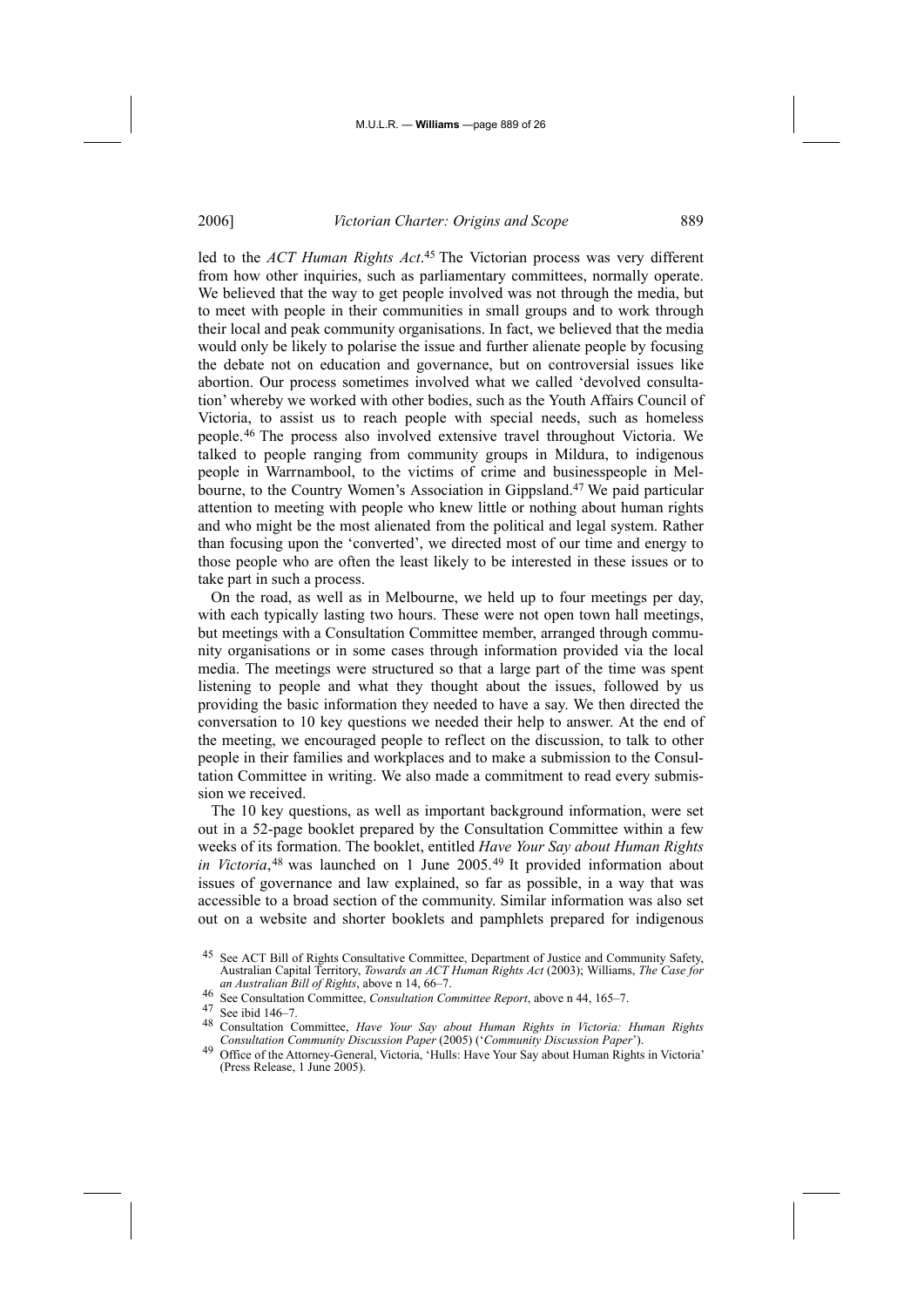people and people speaking other languages. The 10 key questions that formed the focus of the consultation and these publications were:

- 1 Is change needed in Victoria to better protect human rights?
- 2 If change is needed, how should the law be changed to achieve this?
- 3 If Victoria had a Charter of Human Rights, what rights should it protect?
- 4 What should be the role of our institutions of government in protecting human rights?
- 5 What should happen if a person's rights are breached?
- 6 What wider changes would be needed if Victoria brought about a Charter of Human Rights?
- 7 What role could the wider community play in protecting and promoting human rights?
- 8 What other strategies are needed to better protect human rights?
- 9 If Victoria introduced a Charter of Human Rights, what should happen next?
- 10 Is there anything else you would like to tell us about how human rights should be protected in Victoria?<sup>50</sup>

Special materials were also prepared for young people to be used, for example, in schools. The Consultation Committee encouraged submissions from young people by email and through an interactive online submission form on our website. We found that many people who would not have been prepared to come to a community meeting, or to write a letter to the Consultation Committee, or to any government process were willing to provide their views on these questions, sometimes at great length, via these electronic means.

The Consultation Committee also ran a parallel process of consultation with the Victorian government. We met with the judiciary, members of Parliament, independent government agencies and senior executives of government departments, sometimes on a number of occasions, in order to inform them of the process and to make sure their views were taken into account.<sup>51</sup> I was also fortunate to address meetings of the Secretaries of all departments and to talk to a number of Cabinet Ministers. In addition, the Department of Justice set up an inter-departmental committee with representatives from across all of Victorian government to shadow our community process so that as ideas emerged, but before our report was written, departments had a chance to comment to ensure that our views were informed by current practice. This made a real and important difference. In many areas the experience and advice of government helped to shape outcomes to produce something that not only had broad community support but which could be implemented effectively and at the lowest cost.

The involvement of government in the development of the *Victorian Charter of Rights* also gave the public servants involved a sense of ownership of reform. This may assist over the longer term in fostering a human rights culture within

<sup>50</sup> Consultation Committee, *Community Discussion Paper*, above n 48, 6.

<sup>51</sup> For the list of meetings, see Consultation Committee, *Consultation Committee Report*, above n 44, 189–90.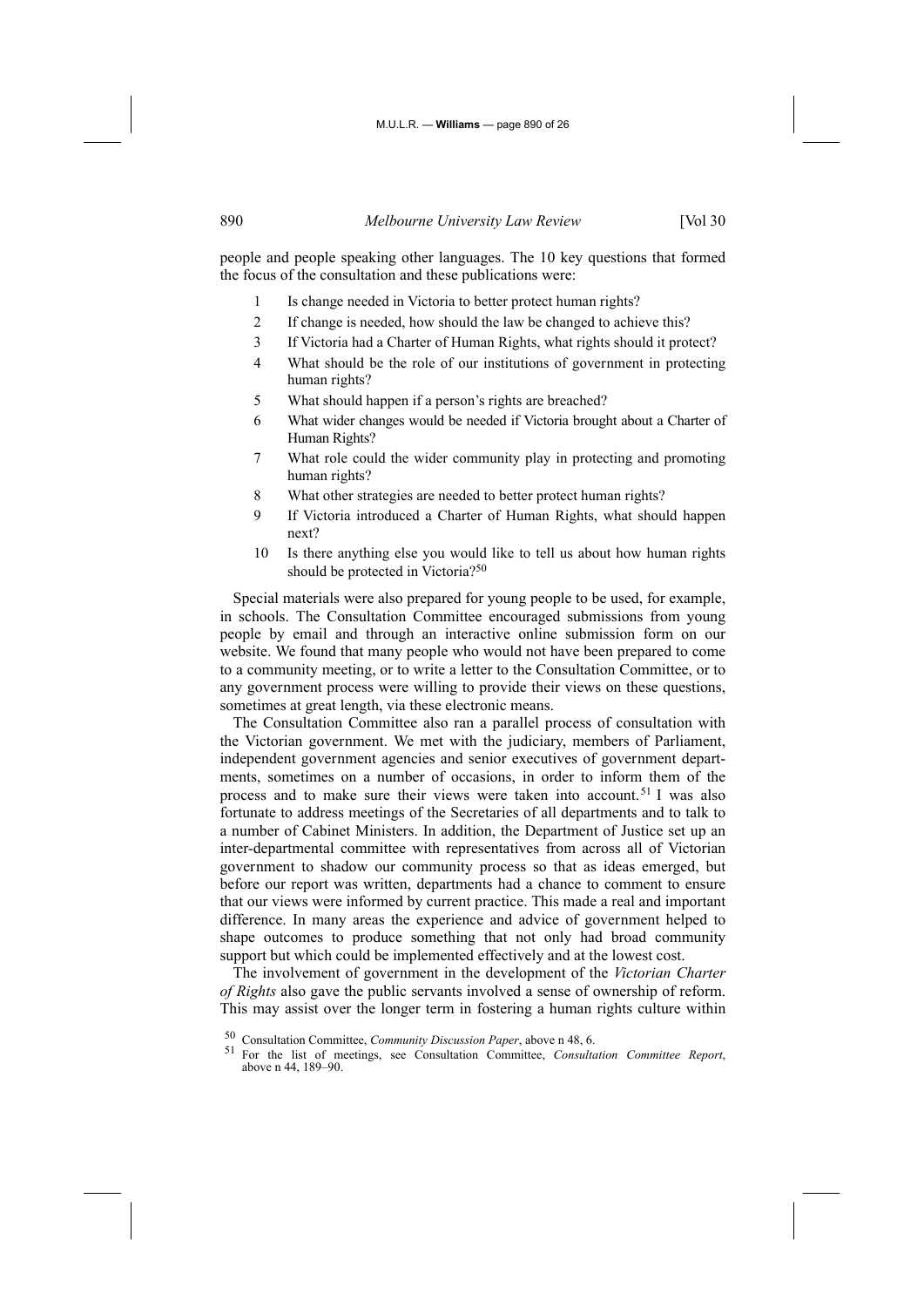the bureaucracy. This has proved difficult in the United Kingdom, where a 2003 report by the Audit Commission found that 'a human rights culture takes time to develop. Our current findings show that progress is slow and in danger of stalling.'52

#### C *What the Community Said*

The consultation process proved extremely successful in engaging with the community. We held 55 community meetings in Victoria as well as 75 more focused meetings with government, peak organisations and the like.53 In addition, a round table of academic and other experts from Australia and New Zealand was held to provide specific advice on legal questions.54 I also met with many people in the United Kingdom about the *UK Human Rights Act* when, during the consultation, I spent time in that country as part of a university-funded trip.55

All up, the Consultation Committee received 2524 written submissions from across the community<sup>56</sup> — most, in my assessment, from people who had never before made a written submission to any public process. These submissions, whether received via the internet, written on the back of a postcard or set out in a letter, amount to the highest number of submissions ever received for a process in Australia that has looked at this issue.57 By comparison, the New South Wales Parliamentary Standing Committee on Law and Justice that considered a bill of rights for New South Wales over 2000–01 received 141 submissions.<sup>58</sup>

Of the submissions we received:

- 2341 were from individuals.
- 161 were from organisations.<sup>[59]</sup> Many of these organisations represented significant memberships. For example:
	- The [Alternative Life Style Organisation] Foundation (5000 members);
	- Law Institute of Victoria (12 200 members); and
	- The Victorian Bar (over 2200 members).
- 22 were reports from workshops conducted as part of the devolved consultations.<sup>60</sup>

<sup>58</sup> Standing Committee on Law and Justice, Parliament of New South Wales, *A NSW Bill of Rights* (2001) 141–5. 59 For the views of these organisations, see Consultation Committee, *Consultation Committee* 

<sup>52</sup> Audit Commission, United Kingdom, *Human Rights: Improving Public Service Delivery* (2003) 16.

<sup>53</sup> Consultation Committee, *Consultation Committee Report*, above n 44, 147.

<sup>54</sup> Ibid.

<sup>55</sup> Ibid.

 $\frac{56}{57}$  Ibid 145.

 $\frac{57}{58}$  Ibid v.

*Report*, above n 44, 4.

<sup>60</sup> Ibid 145.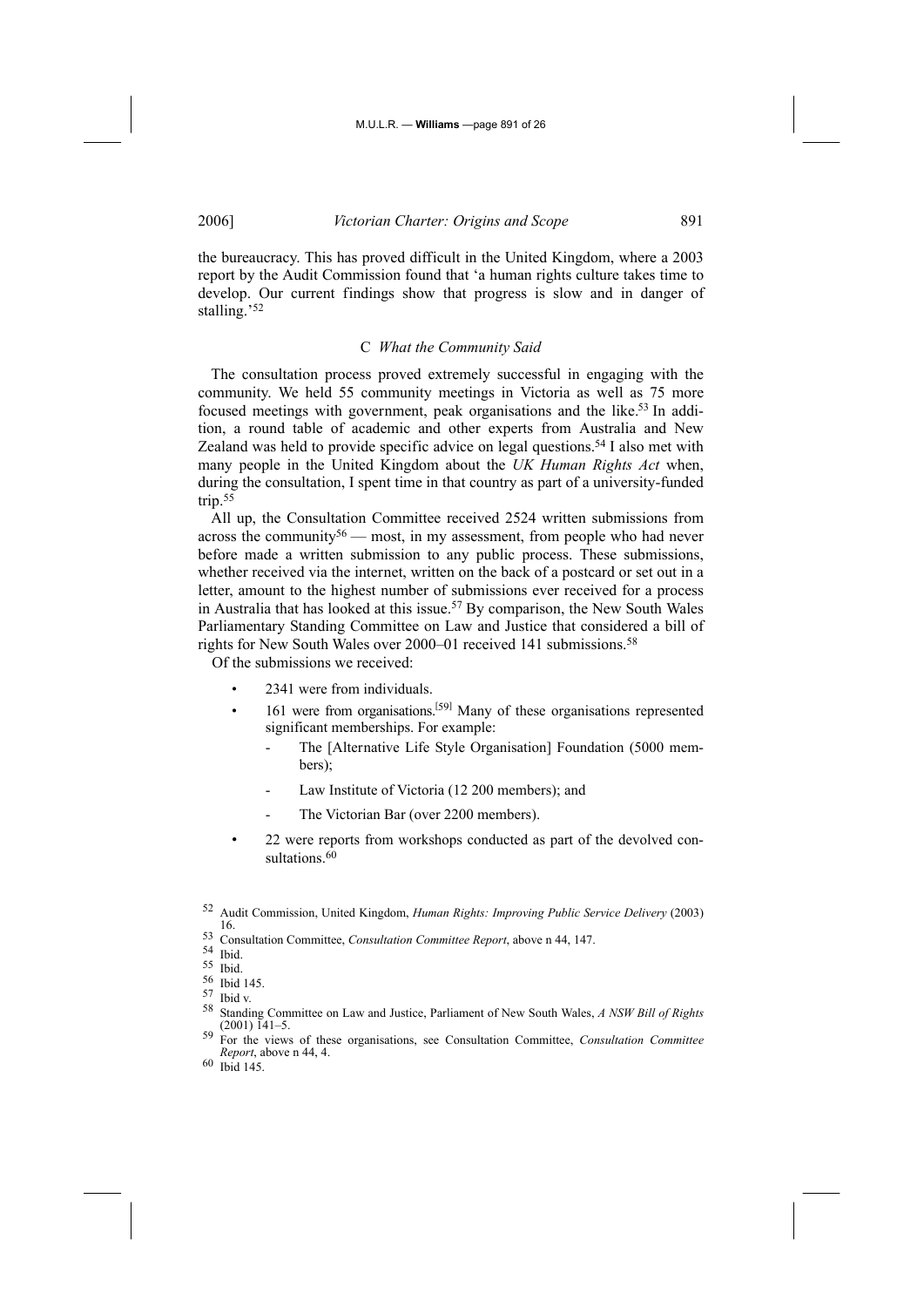After six months of listening to Victorians of all ages and backgrounds across the state, it was clear that a substantial majority wanted their human rights to be better protected by the law. While Victorians did not want radical change, they did support reform to strengthen their democracy and system of government. Overall, 84 per cent of the people we talked to or received submissions from (or 94 per cent if petitions and the like are included)<sup>61</sup> said that they wanted to see the law changed to better protect their human rights.<sup>62</sup>

Many people wanted to see their human rights better protected to shield themselves and their families from the potential misuse of government power. For even more people, however, the desire for change reflected their aspiration to live in a society that strives for the values that they hold dear, such as equality, justice and a 'fair go' for all. The idea of a community based upon a culture of values and human rights is one that we heard again and again during our consultations. Victorians sought not just a new law, but something that could help build a society in which government, Parliament, the courts and the people themselves have an understanding of, and respect for, basic rights and responsibilities.<sup>63</sup>

One of the many ways that community views had a direct impact upon the *Victorian Charter of Rights* was the inclusion of the term 'responsibilities' in its title. For many people, responsibilities were a more powerful way of addressing community problems than what they perceived to be more individualistic conceptions of human rights. For example, some argued in favour of both a right to vote and a responsibility to cast a vote as recognised in Australia's system of compulsory voting. People across the community spoke positively about the idea of a document that recognised, even in symbolic terms, the interrelated nature of their human rights and responsibilities. The *Victorian Charter of Rights*, so far as I am aware, is the first such instrument in the world that includes a direct reference to responsibilities in its title.<sup>64</sup>

The consultation process led to a 232-page report that made 35 recommendations. The report, delivered on time on 30 November 2005, was entitled *Rights, Responsibilities and Respect: Report of the Human Rights Consultation Committee*. The report included the Draft Charter of Human Rights and Responsibilities prepared for the Consultation Committee by the Victorian Chief Parliamentary Counsel and his staff.65 With only minor modifications, this was the *Victorian Charter of Rights* enacted by the Victorian Parliament.

61 Ibid 146.

<sup>62</sup> Ibid 145.

<sup>63</sup> Ibid ii.

<sup>64</sup> The Charter of Responsibilities Bill 2004 (ACT) was introduced into the ACT Legislative Assembly in response to the enactment of the *ACT Human Rights Act*. It was not passed by the Assembly: see Australian Capital Territory, *Parliamentary Debates*, Legislative Assembly, 18 August 2004, 3873-86; Lara Kostakidis-Lianos and George Williams, 'Bills of Responsibilities: Is One Needed To Counter the "Excesses" of the ACT *Human Rights Act 2004*?' (2005) 30 *Alternative Law Journal* 58.

<sup>65</sup> Consultation Committee, *Consultation Committee Report*, above n 44, 191.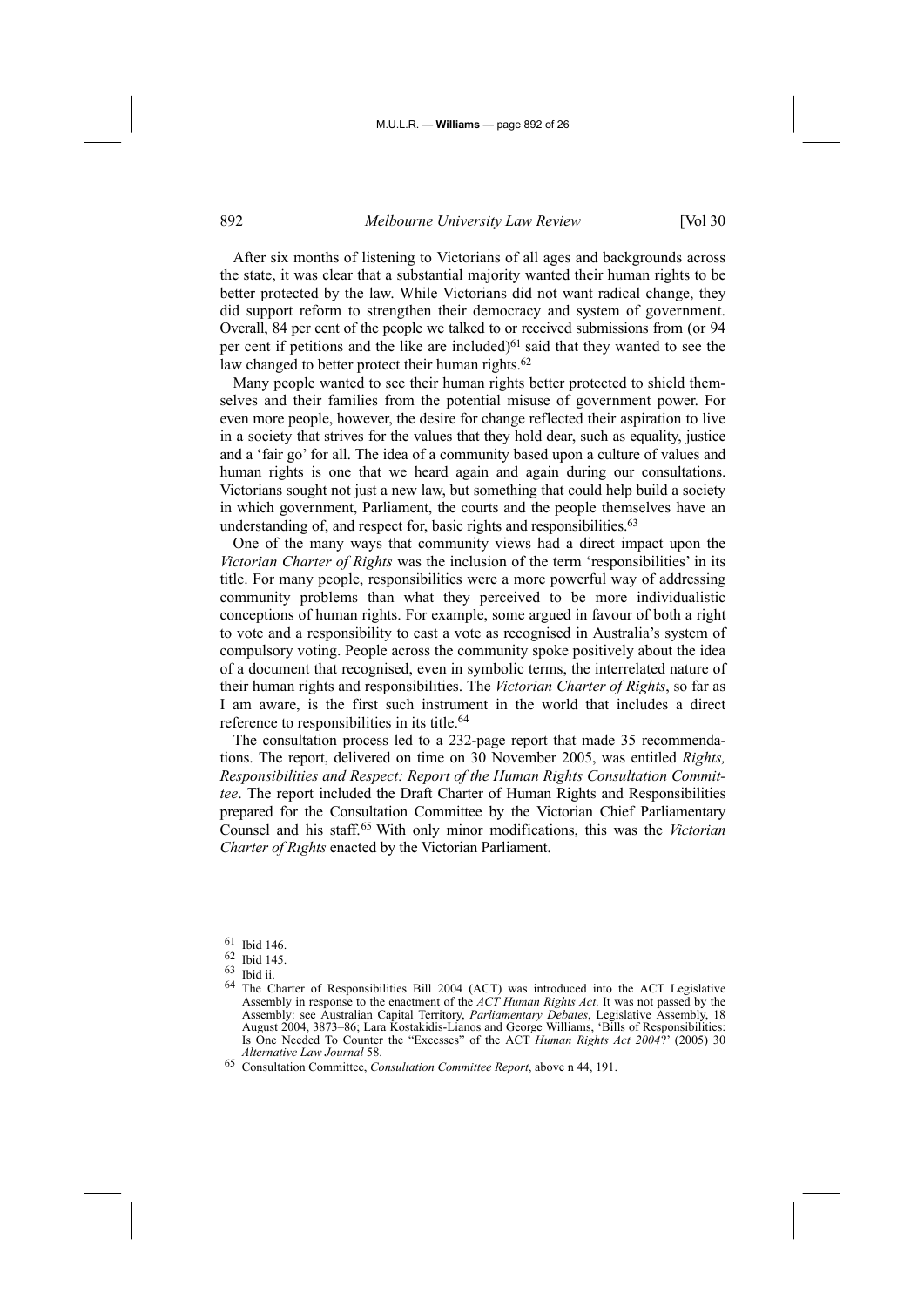## D *The Outcome*

The *Consultation Committee Report* was released to the public on 20 December 2005. On the same day, the Bracks Government indicated its acceptance of the central recommendation that the Victorian Parliament enact a charter of human rights and responsibilities.<sup>66</sup> It also said, however, that it needed time to work through the recommendations.<sup>67</sup>

After five months of working the detail and implications of the *Consultation Committee Report* through government, the Charter of Human Rights and Responsibilities Bill 2006 (Vic) was introduced into the lower house of the Victorian Parliament on 2 May 2006. It was passed by the Legislative Assembly on 15 June and then by the Legislative Council on 20 July, before being given assent by the Victorian Governor on 25 July 2006.

The *Victorian Charter of Rights* comes into force on 1 January 2007, except for Divisions 3 and 4 of Part 3, dealing with the interpretation of laws and new obligations on public authorities, which is delayed to 1 January 2008.68 This is to give departments and other agencies assuming new obligations under the *Victorian Charter of Rights* the time to train their staff and scrutinise their existing practices, policies and laws for consistency with the instrument. The postponed operation of the *Victorian Charter of Rights* is similar to that which occurred in the United Kingdom, where a two-year period followed the enactment of the *UK Human Rights Act* before it came into force.

#### IV THE *VICTORIAN CHARTER OF RIGHTS*

#### A *The Model*

The *Victorian Charter of Rights* is not modelled on the *United States Bill of Rights*. It does not give the final say to the courts, nor does it set down unchangeable rights in the *Constitution Act 1975* (Vic). Instead, it is an ordinary Act of Parliament like the human rights laws operating in the ACT, New Zealand and the United Kingdom. This ensures the continuing sovereignty of the Victorian Parliament. The *Victorian Charter of Rights*, like those instruments, is a 'parliamentary rights model', to use a term coined by Janet L Hiebert, <sup>69</sup> rather than a law that focuses on enforcement by courts.

As such, the *Victorian Charter of Rights* is designed to prevent human rights problems arising in the first place by improving the work of government and Parliament in the making and application of laws and policies. It does so by ensuring that human rights principles are a mandatory part of governmental decision-making. In this, the *Victorian Charter of Rights* is backed by a signifi-

<sup>66</sup> Office of the Attorney-General, Victoria, 'Victoria Leads the Way on Human Rights' (Press Release, 20 December 2005): 'Victoria is set to become the first state in Australia to introduce a Charter of Human Rights and Responsibilities, the Attorney-General, Rob Hulls, announced today.<br>  $67$  Ibid.<br>  $68$  *U*<sub>istan</sub>

<sup>68</sup> *Victorian Charter of Rights* s 2.

<sup>69</sup> Janet L Hiebert, 'Parliamentary Bills of Rights: An Alternative Model?' (2006) 69 *Modern Law Review* 7.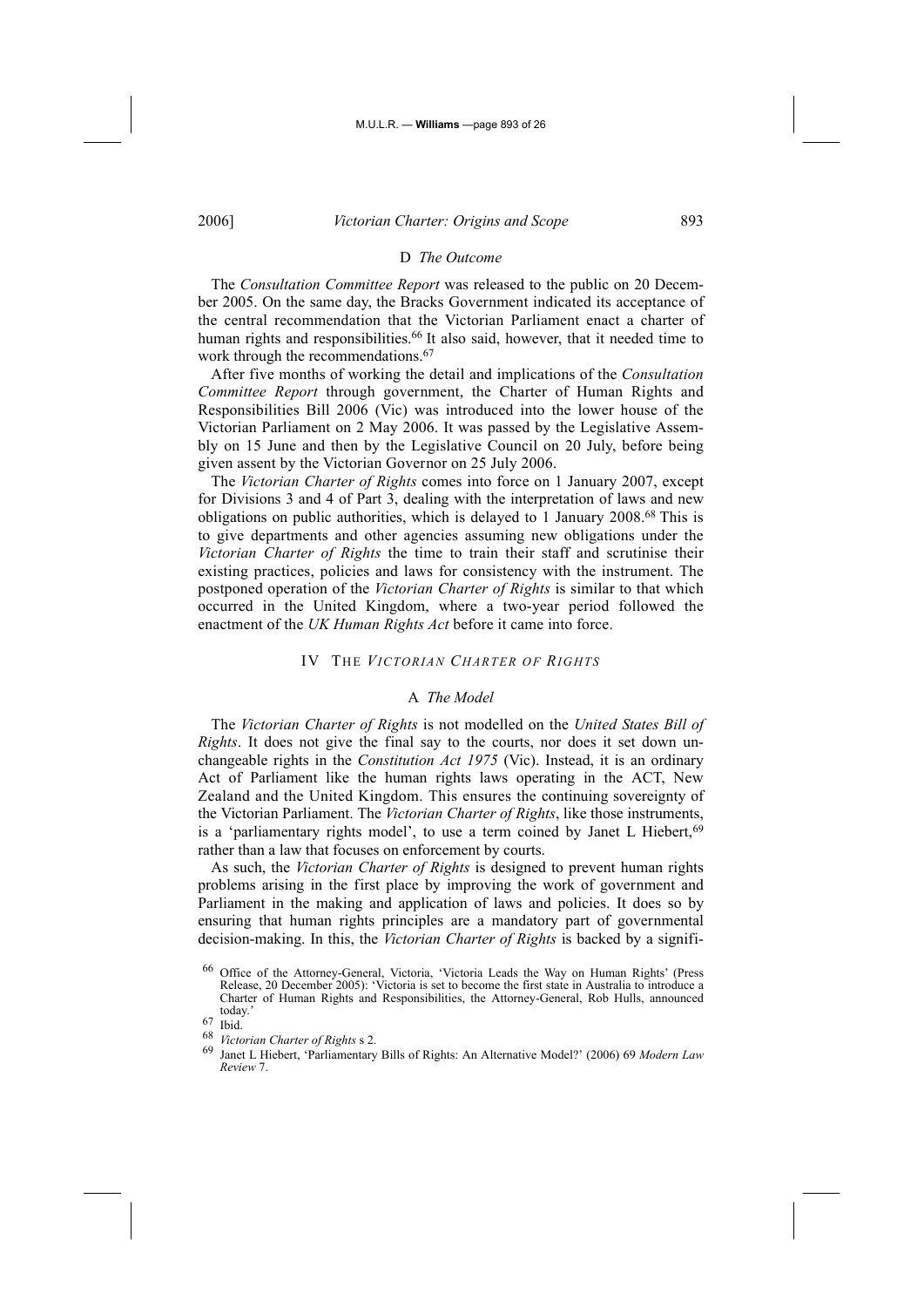cant investment of money, with the 2006–07 Victorian budget allocating \$6.5 million over four years for initiatives including a community education program and human rights training for agencies like Victoria Police.70

The United Kingdom has a system of law and government similar to Victoria and the *UK Human Rights Act* has been a success without giving rise to the litigation and other problems sometimes associated with the *United States Bill of Rights*. 71 Where it has been applied in the courts, the United Kingdom law has proved useful in balancing issues such as the need to fight terrorism with the democratic and other principles required for a free society.72 In Scotland, which has a similar population size to Victoria, an article surveying the impact of the *UK Human Rights Act* in the Scottish courts between May 1999 and August 2003 found that human rights arguments were raised in 'a little over a quarter of 1 per cent of the total criminal courts caseload over the period of the study.'73 Overall, the authors concluded that 'it seems clear that human rights legislation has had little effect on the volume of business in the courts.'74 While it is expected that the *Victorian Charter of Rights* will have a major impact on how courts and other bodies perform their existing work, it is designed so as not to lead to a significant increase in litigation.

The *Victorian Charter of Rights* is written, as far as possible, in clear language. 75 It begins with a preamble that sets out the community values that underpin it:

On behalf of the people of Victoria the Parliament enacts this Charter, recognising that all people are born free and equal in dignity and rights.

This Charter is founded on the following principles —

- human rights are essential in a democratic and inclusive society that respects the rule of law, human dignity, equality and freedom;
- human rights belong to all people without discrimination, and the diversity of the people of Victoria enhances our community;
- human rights come with responsibilities and must be exercised in a way that respects the human rights of others;
- human rights have a special importance for the Aboriginal people of Victoria, as descendants of Australia's first people, with their diverse spiritual, social, cultural and economic relationship with their traditional lands and waters.

<sup>70</sup> Department of Justice, Victoria, *2006–07 Victorian Budget Fact Sheet: Victoria Leads the Way* 

See Department for Constitutional Affairs, United Kingdom, *Human Rights Act 1998: A Statistical Update* (November 2001) <http://www.dca.gov.uk/humanrights/hrimpact.htm>.

Statistical Update (November 2001) Analysis www.dca.gov.uk/humanisms/himpact.htm .<br> *State eg, A v Secretary of State for the Home Department [No 2]* [2006] 2 AC 221 on the use of evidence obtained through torture.

Tom Mullen et al, 'Human Rights in the Scottish Courts' (2005) 32 *Journal of Law and Society* 148, 152 (citations omitted)<br>  $^{74}$  Ibid 160.<br>  $^{75}$  An expection is a 20 which

<sup>75</sup> An exception is s 39 which deals with legal proceedings. This reflects the need for the *Victorian Charter of Rights* to give rise to remedies as well as the preference expressed by the Government in its *Statement of Intent* that: 'the Government does not wish to create new individual causes of action based on human rights breaches': Department of Justice, *Statement of Intent*, above n 33.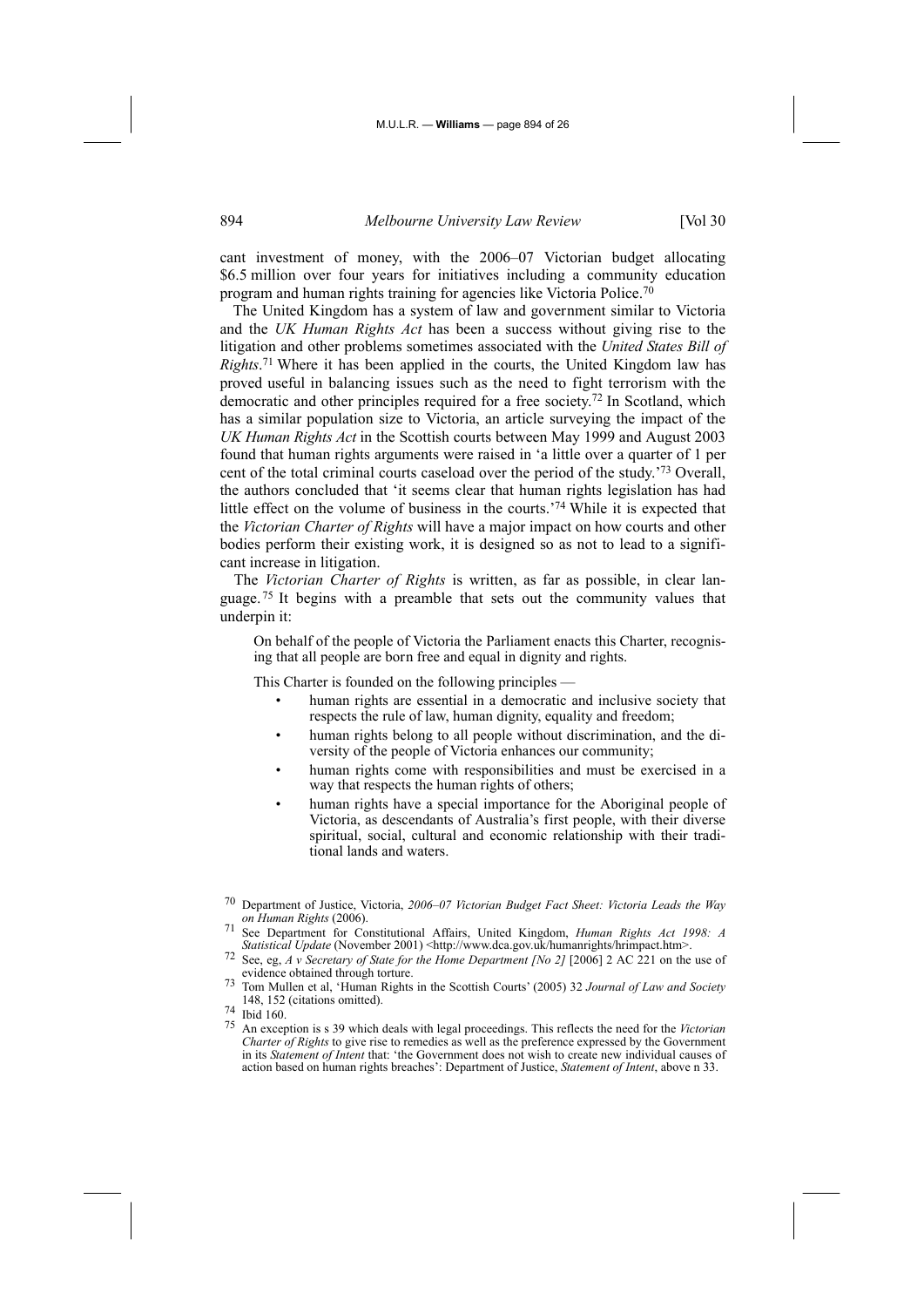The Consultation Committee hoped that at least this aspect of the *Victorian Charter of Rights* can be used in schools and for broader community education<sup>76</sup>

## B *Which Rights?*

The *Victorian Charter of Rights* protects the rights that are the most important to an open and free Victorian democracy. The included rights extend to:

- recognition and equality before the law;
- right to life;
- protection from torture and cruel, inhuman or degrading treatment;
- freedom from forced work;
- freedom of movement;
- privacy and reputation;
- freedom of thought, conscience, religion and belief;
- freedom of expression;
- peaceful assembly and freedom of association;
- protection of families and children;
- taking part in public life;
- cultural rights;
- property rights;
- right to liberty and security of person;
- humane treatment when deprived of liberty;
- children in the criminal process;
- fair hearing;
- rights in criminal proceedings;
- right not to be tried or punished more than once; and
- retrospective criminal laws.

These rights are contained in the *ICCPR*, 77 to which Australia has been a party since 1980. Some of the rights in the *ICCPR* were modified or even not included so that the *Victorian Charter of Rights* would match the contemporary aspirations of the Victorian people and so that it would contain only those rights that have broad community acceptance.

The two most contentious departures from the *ICCPR* are the rights to life and to self-determination. In regard to the former, the Consultation Committee received many submissions from people arguing with great passion both for and against abortion and for their position to be reflected in drafting any right-to-life provision. Unlike the general community support for other rights, there was no consensus when it came to the right to life as it applies to abortion. Given this,

<sup>76</sup> Consultation Committee, *Consultation Committee Report*, above n 44, ii.

<sup>77</sup> Opened for signature 16 December 1966, 999 UNTS 171 (entered into force 23 March 1976).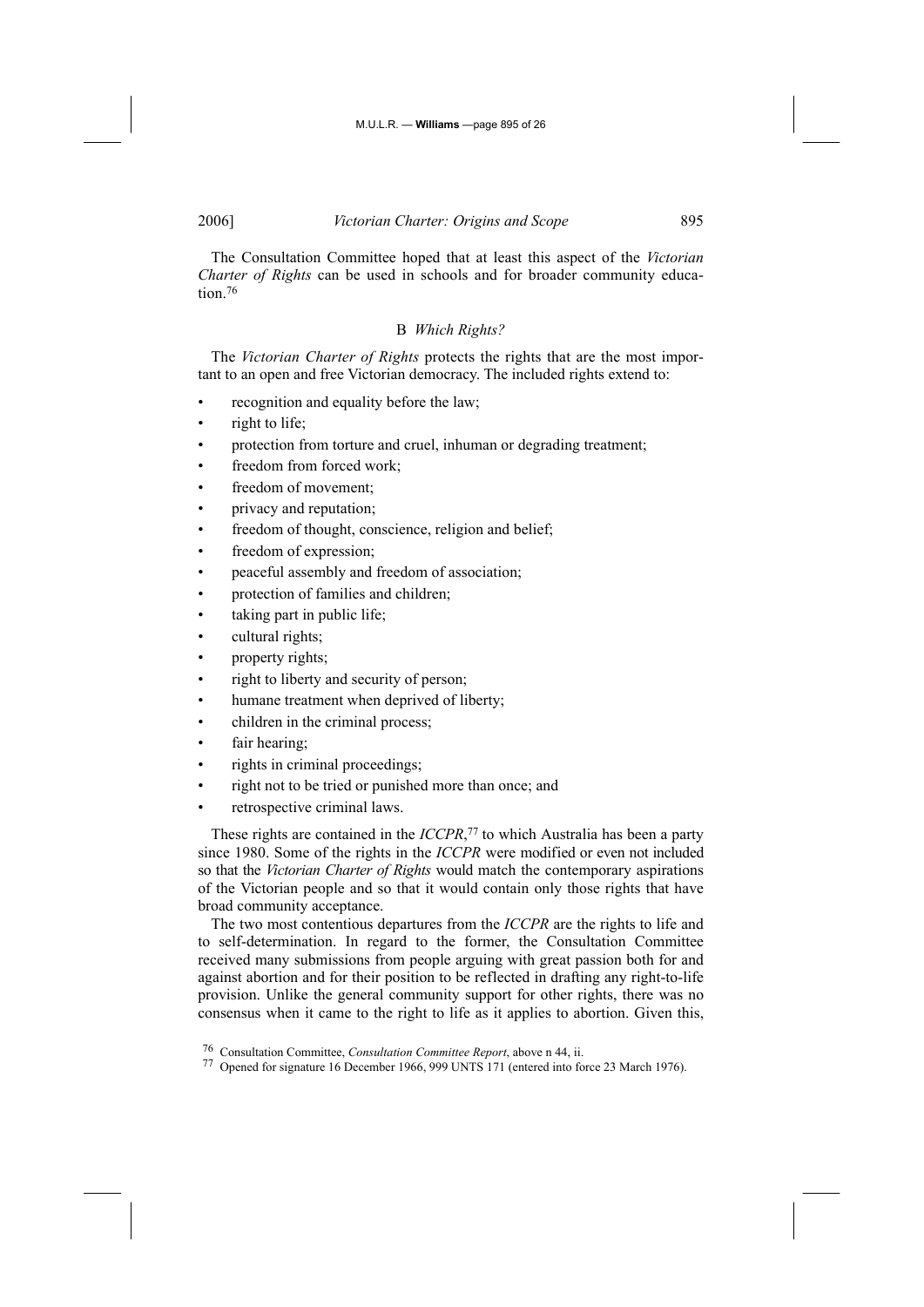and the desire of the committee to recommend a bill of rights that was capable of unifying rather than dividing Victorians around a set of human rights, it was recommended that the right to life be modified by a subsection indicating that it 'applies to a person from the time of his or her birth.'78 This was modelled on s 9(2) of the *ACT Human Rights Act*. An even better solution was reached prior to the enactment of the *Victorian Charter of Rights*: s 48 now operates as a saving provision in stating that 'nothing in this Charter affects any law applicable to abortion or child destruction'. This avoids a direct restriction on as fundamental a right as that to life. It also ensures that when other rights in the *Victorian Charter of Rights*, such as that of privacy, might impact upon the abortion debate, they are incapable of doing so.79 The provision meant that the *Victorian Charter of Rights* could be enacted in a way that maintains the status quo in the law as it relates to abortion. Whether the law of abortion should be altered is left as a matter of ongoing political and legal debate in Victoria without the possibility of it being resolved by judicial determination under the *Victorian Charter of Rights*.

The second contentious area is the right to self-determination, a right included in international conventions such as the *ICCPR*. 80 Like the issue of abortion, this attracted strong views both for and against. Many indigenous people spoke powerfully in favour of the need to recognise self-determination because they felt it might assist with longstanding and unresolved governance issues. Others in the community opposed such a provision, perhaps exactly for this reason. The Consultation Committee took the view that a self-determination right should not be included because, not only did it lack clear community support, its application was also uncertain. This also reflected a view that while issues of indigenous self-governance were pressing and important, these cannot be adequately resolved through a human rights instrument like the *Victorian Charter of Rights*,81 but required a broader constitutional settlement through a treaty or other instrument.82 Although the *Victorian Charter of Rights* does not include a self-determination right, it does in s 19 contain cultural rights, including in sub-s (2) specific recognition of the 'distinct cultural rights' of Aboriginal persons.

Many Victorians said that the *Victorian Charter of Rights* should contain rights relating to matters such as food, education, housing and health, as found in the *ICESCR*, 83 as well as more specific rights for indigenous people, women and children. Overall, 41 per cent of submissions argued for the inclusion of

<sup>&</sup>lt;sup>78</sup> Draft Charter of Human Rights and Responsibilities s 8(2).<br>
<sup>79</sup> See, eg, the use of privacy rights in this context in Roe v Wade, 410 US 113 (1973).<br>
<sup>80</sup> Opened for signature 16 December 1966, 999 UNTS 171, art 1 (e

<sup>81</sup> Cf Melissa Castan and David Yarrow, 'A Charter of (Some) Rights ... for Some?' (2006) 31 *Alternative Law Journal* 132.

<sup>82</sup> Consultation Committee, *Consultation Committee Report*, above n 44, 39. See also Sean

<sup>83</sup> Opened for signature 16 December 1966, 993 UNTS 3, arts 11–13 (entered into force 3 January 1976).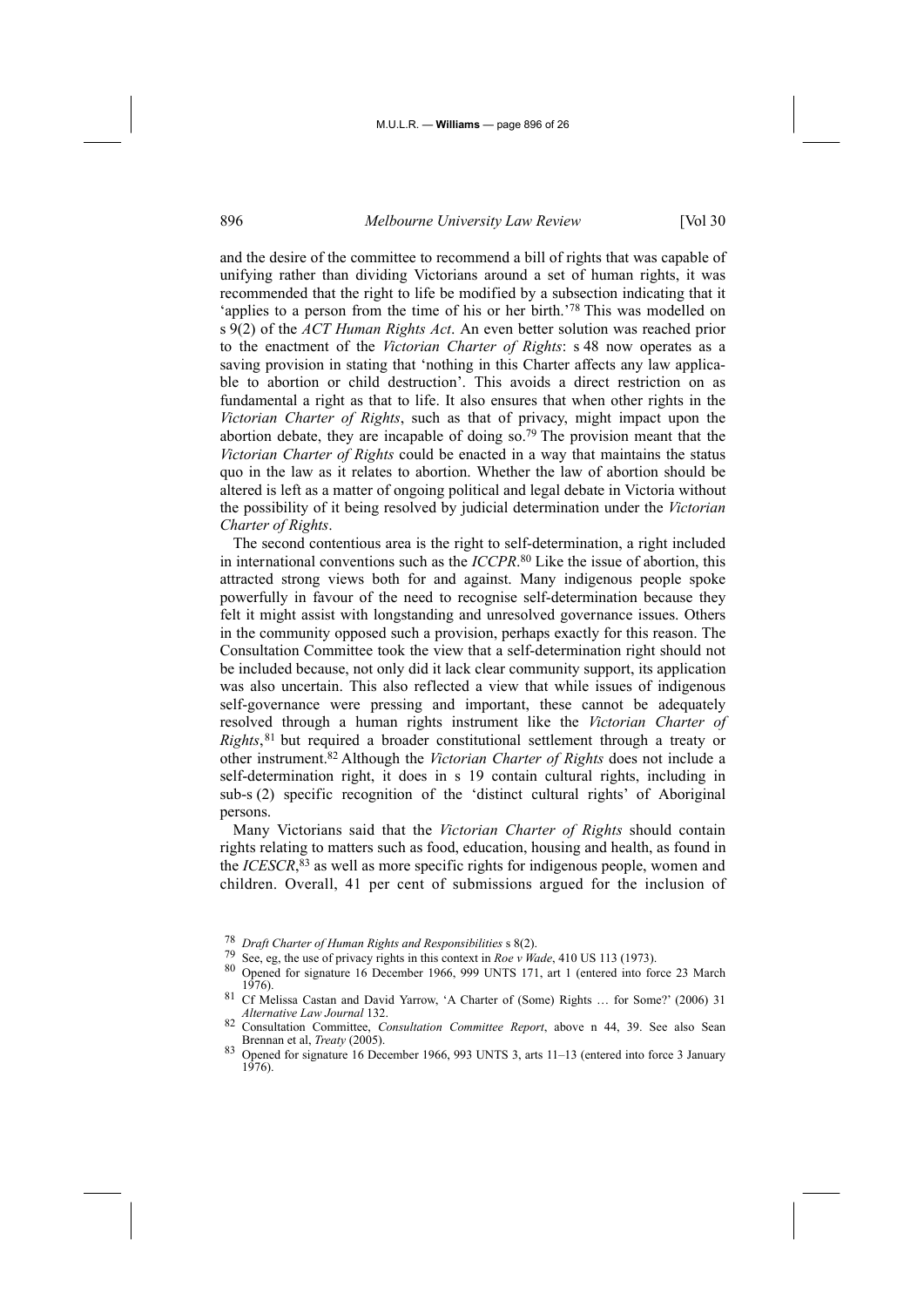some or all of such rights, <sup>84</sup> compared to 95 per cent which favoured the inclusion of civil and political rights.<sup>85</sup> While the Consultation Committee agreed that these rights were important, and also that the distinction between these and civil and political freedoms could be arbitrary or even non-existent, it did not recommend that they be included in the *Victorian Charter of Rights* at this stage. Instead it was decided that the focus should be on those democratic rights with broad support that applied equally to everyone. This means that the *Victorian Charter of Rights* only includes human rights that had very strong, certainly at least majority, community support.

## C *The Changing Charter*

The rights included in (and excluded from) the *Victorian Charter of Rights* must be seen in light of the law encompassing a mechanism for review and change in four and then eight years (with further reviews then also possible).<sup>86</sup> This will enable a broader range of human rights as well as other issues to be considered again with the benefit of having seen the *Victorian Charter of Rights* in operation. A first review is mandatory by 1 October 2011, with s 44 stating that the Attorney-General 'must cause' a review to examine matters such as whether additional human rights, including a right to self-determination and rights contained in the *ICESCR*, should be included in the *Victorian Charter of Rights*. This gives the proponents of such rights a four-year period in which to educate the community and to make the case for their inclusion. Without this, it seems unlikely that they will be added given that they do not form a significant part of most other similar instruments, such as the *New Zealand Bill of Rights Act 1990* (NZ) and the *Canadian Charter of Rights and Freedoms*. The *South African Bill of Rights* is the most notable exception, but with the very different history and cultural and political traditions of that nation, $87$  it is not a model that has proved sufficiently influential in Australia.

These mandatory reviews demonstrate how the *Victorian Charter of Rights* is not a one-off piece of legislation designed to set down unchangeable human rights in Victorian law. The Consultation Committee viewed the *Victorian Charter of Rights* as only the first step in the better protection of human rights in the state. This was one reason why, based on strong community views, it rejected the entrenchment of human rights in a constitutional form like the *United States Bill of Rights*. Rather than permanently including (or excluding) rights that might be viewed differently with the benefit of hindsight (such as the 'right of the people to keep and bear arms' in the Second Amendment to the *United States Constitution*), the expectation was that the *Victorian Charter of Rights* be updated and improved with the benefit of experience and in line with

<sup>84</sup> Consultation Committee, *Consultation Committee Report*, above n 44, 27.

<sup>85</sup> Ibid 26.<br>86 *Victorian Charter of Rights* pt 5.

<sup>&</sup>lt;sup>87</sup> See Devika Hovell and George Williams, 'A Tale of Two Systems: The Use of International Law in Constitutional Interpretation in Australia and South Africa' (2005) 29 *Melbourne University Law Review* 95.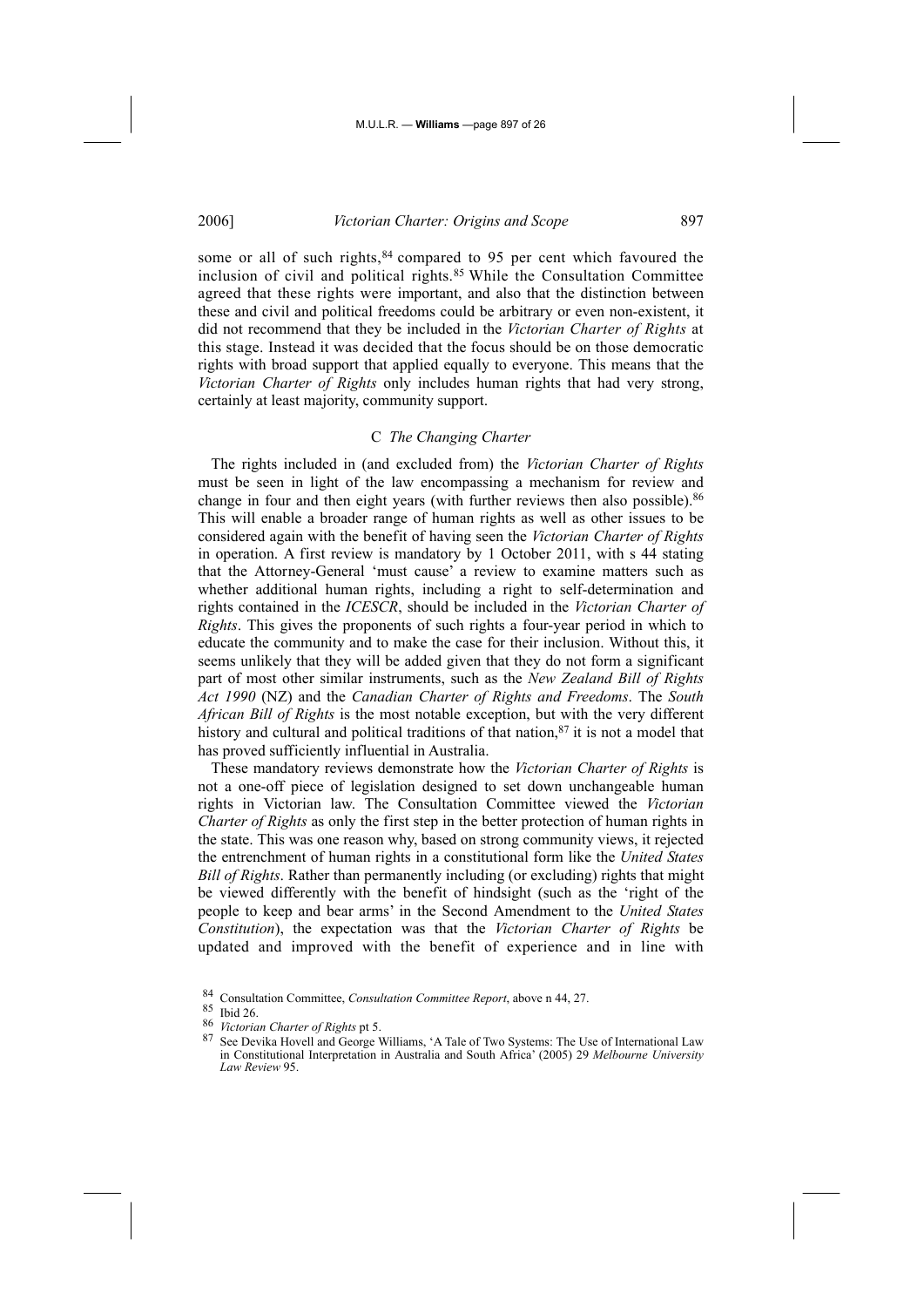community thinking. The *Victorian Charter of Rights* is designed to be the start of long-term incremental change, not the end of it.

## D *Limiting and Overriding Human Rights*

As with other bills of rights, the human rights set out in the Victorian law are not absolute. They can be limited where the circumstances justify it. This provides a framework within which the Victorian Parliament can continue to make decisions on behalf of the community about matters such as how best to balance rights against each other, protect Victorians from crime, and distribute limited funds amongst competing demands. Under the *Victorian Charter of Rights* Parliament can make such decisions informed by, but without having to defer unduly to, judicial pronouncements on such subjects.

In some cases the contestable nature of human rights must be implied from an instrument, such as in the case of the *United States Bill of Rights*. On the other hand, s 7(2) of the *Victorian Charter of Rights* provides:

A human right may be subject under law only to such reasonable limits as can be demonstrably justified in a free and democratic society based on human dignity, equality and freedom, and taking into account all relevant factors including —

- (a) the nature of the right; and
- (b) the importance of the purpose of the limitation; and
- (c) the nature and extent of the limitation; and
- (d) the relationship between the limitation and its purpose; and
- (e) any less restrictive means reasonably available to achieve the purpose that the limitation seeks to achieve.

In setting out the factors in sub-ss (a) to (e), it is more explicit than most other like instruments, such as the *Canadian Charter of Rights and Freedoms* which only states in s 1 that rights are 'subject only to such reasonable limits prescribed by law as can be demonstrably justified in a free and democratic society.' In spelling matters out to a higher degree, the *Victorian Charter of Rights* draws upon the drafting of the limitation of rights clause in s 36 of the *South African Bill of Rights*.

The use of more explicit terms in the *Victorian Charter of Rights* reflects broader goals about its role in Victorian government. A clause like that in the *Canadian Charter of Rights and Freedoms* leaves much unsaid including, crucially, the key factors and analytical approach to be applied in determining whether a limitation can be justified. This is not a major impediment for courts and lawyers capable of quickly recognising that the spare words of the section require a form of proportionality analysis like that applied by Dickson CJC for the Supreme Court of Canada in *R v Oakes*. 88 On the other hand, such a clause is not readily accessible for people without legal training who must apply the *Victorian Charter of Rights* in policy and other contexts, such as departmental officers and members of the Victorian Parliament. The direct invocation of the relevant

88 [1986] 1 SCR 103, 142–3.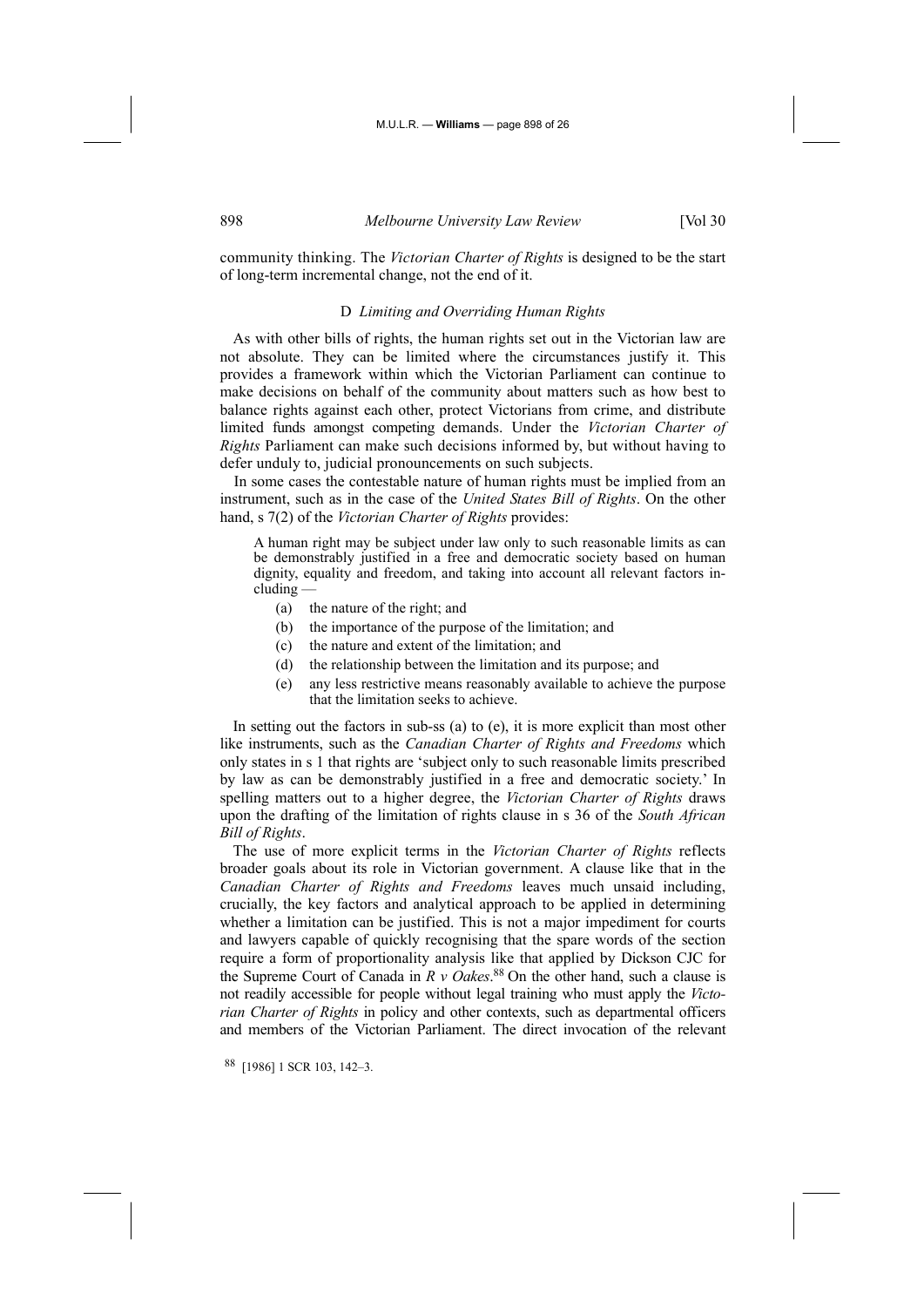factors in the *Victorian Charter of Rights* makes its operation more transparent and accessible and lessens the need for non-lawyers and political actors to place heavy reliance upon legal advice. This is appropriate for a law that is less focused on litigation in courts than upon the choices and cultures that pervade government and Parliament. It also makes the *Victorian Charter of Rights* less opaque for members of the public who want to understand the circumstances in which their rights can be **limited** 

The *Victorian Charter of Rights* further recognises the power of the Victorian Parliament not just to balance human rights and other interests but to override the rights listed therein. This is similar to s 33 of the *Canadian Charter of Rights and Freedoms*, which allows for a renewable five-year means by which Parliament can indicate that a law 'shall operate notwithstanding' a provision in specified sections of that instrument. Section 31(1) of the *Victorian Charter of Rights* states that Parliament may expressly declare that an Act or provision 'has effect despite being incompatible with one or more of the human rights or despite anything else set out in this Charter.' The declaration lasts for five years, and can be renewed. Its effect is recognised in s 31(6) as being that 'to the extent of the declaration this Charter has no application to that provision' (for example, a court might be excluded from making a declaration of inconsistent interpretation with regard to the provision).

As a matter of law, the override clause in the *Victorian Charter of Rights* is unnecessary. The Victorian law, unlike the *Canadian Charter of Rights and Freedoms*, is an ordinary Act of Parliament that, by the application of the traditional principles of parliamentary sovereignty, can be amended or repealed by a future Act. It is thus possible to override any of the rights in the *Victorian Charter of Rights* without recourse to a special mechanism. However, it is this very possibility that justifies its inclusion. Section 31 provides a means within the *Victorian Charter of Rights* whereby political imperatives can be met without the need to amend the *Victorian Charter of Rights* itself. In addition, the mechanism has a limited lifespan (though, significantly, it does extend beyond the life of a Parliament), meaning that the decision must be reassessed again in five years.89 Although it is still possible to override human rights by amending the *Victorian Charter of Rights* itself, this is less likely to occur given that there is the option of using s 31. Overall, use of s 31 is preferable to a permanent amendment of the *Victorian Charter of Rights* enacted at a time of crisis that might damage the legitimacy of the instrument.

It can be argued that the inclusion of the override mechanism is dangerous because it allows *Victorian Charter of Rights* to be overridden where a law could not be justified under the s 7 limitation clause.<sup>90</sup> This is a real risk, but it is a low one because of the high political cost involved in using s 31. Section 31(4) states that '[i]t is the intention of Parliament that an override declaration will only be made in exceptional circumstances', while s 31(3) provides that the member of Parliament introducing a Bill containing an override declaration must make a statement to Parliament 'explaining the exceptional circumstances that justify the

<sup>89</sup> *Victorian Charter of Rights* s 31(7). 90 Though, it might also be said that s 31 merely expressly states what is possible in any event.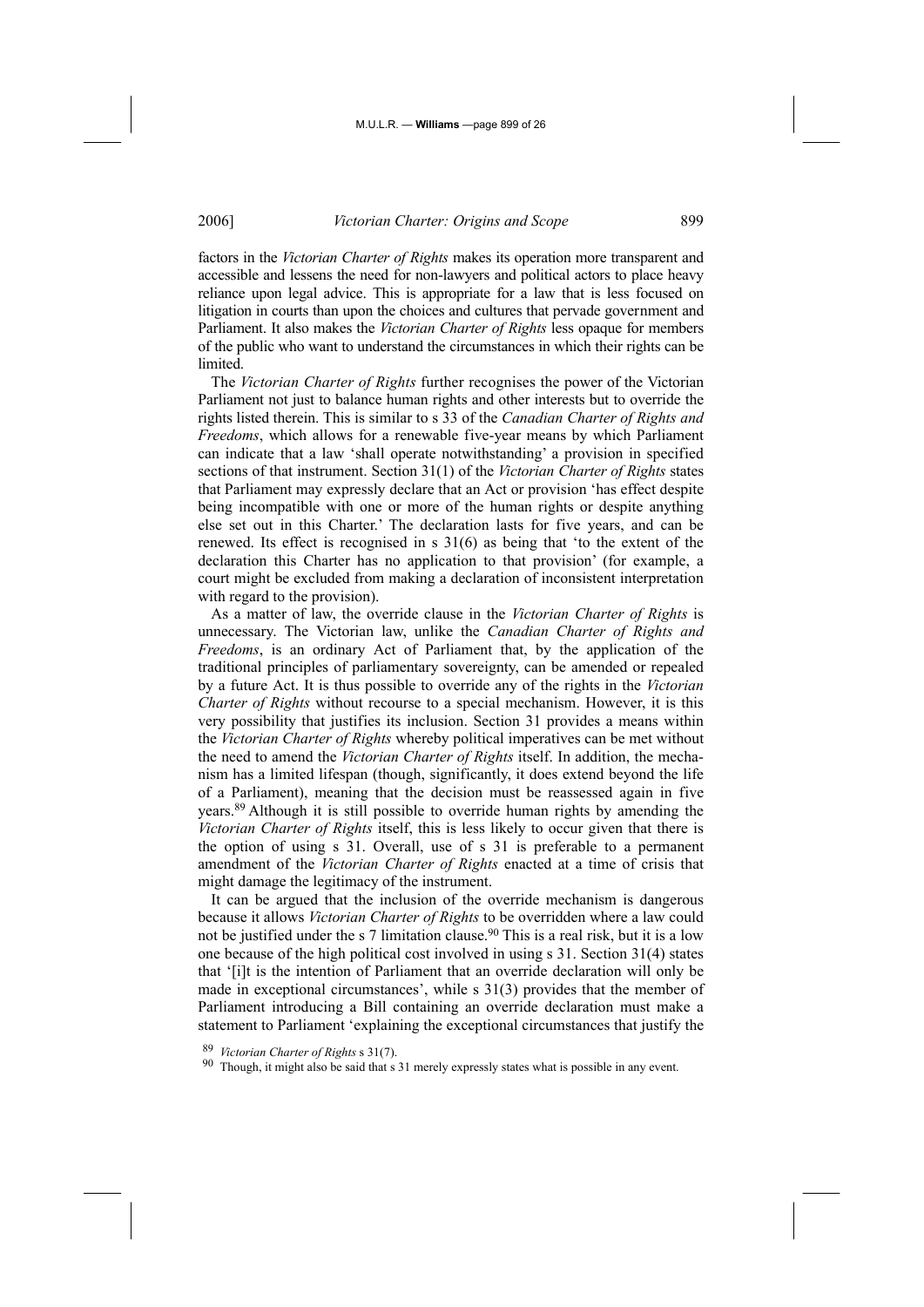inclusion of the override declaration.' This non-justiciable requirement requires a level of transparency and compelling political justification that sets a major hurdle to using the override. In Canada, where there is not the same express need to justify the use of the override, the mechanism has been very rarely used. In fact, apart from Quebec, which already had its own bill of rights and saw no need for the new *Canadian Charter of Rights and Freedoms*, Canadian Parliaments have been extremely reluctant to use the override provision. The political price has been too high. A government desiring, for example, to override a 'right not to be subjected to any cruel and unusual treatment or punishment' must be prepared to meet strong and organised resistance from many sections of the community.

## E *Obligations on Public Authorities*

Section 38 of the *Victorian Charter of Rights* states that 'it is unlawful for a public authority to act in a way that is incompatible with a human right or, in making a decision, to fail to give proper consideration to a relevant human right.' Section 4 contains an elaborate definition of what is a 'public authority'. The essence is that it is 'an entity whose functions are or include functions of a public nature, when it is exercising those functions on behalf of the State or a public authority (whether under contract or otherwise)'.<sup>91</sup> Hence, the definition can capture private bodies where they are exercising public power on behalf of the state. While a note to s 4 states that this does not include a non-government school in educating students (because it is not doing so on behalf of the state), the definition would include a privately-run prison conferred with the coercive powers of the state to deprive people of their liberty due to a criminal conviction.

Under the *Victorian Charter of Rights* a breach of this obligation can give rise to remedies. However, the *Victorian Charter of Rights* does not itself create new causes of action. It merely recognises that existing causes of action, especially administrative review and injunctive relief, are possible. The section further excludes the creation of new causes of action for damages for breaches of the *Victorian Charter of Rights*, thereby foreclosing a new public law right to damages like that developed in New Zealand under the *New Zealand Bill of Rights Act 1990* (NZ).92 This is captured in *Victorian Charter of Rights* s 39, a provision that can require multiple readings to yield a coherent meaning:<sup>93</sup>

(1) If, otherwise than because of this Charter, a person may seek any relief or remedy in respect of an act or decision of a public authority on the ground that the act or decision was unlawful, that person may seek that relief or remedy on a ground of unlawfulness arising because of this Charter.

<sup>91</sup> *Victorian Charter of Rights* s 4(1)(c). 92 *Simpson v A-G (NZ)* [1994] 3 NZLR 667 ('*Baigent's Case*'). 93 As to the reason for this awkward wording, see above n 75. No blame can be attributed to the drafters. The provision went through many versions, but this was the best that the collective wisdom of a number of people, including myself, could produce.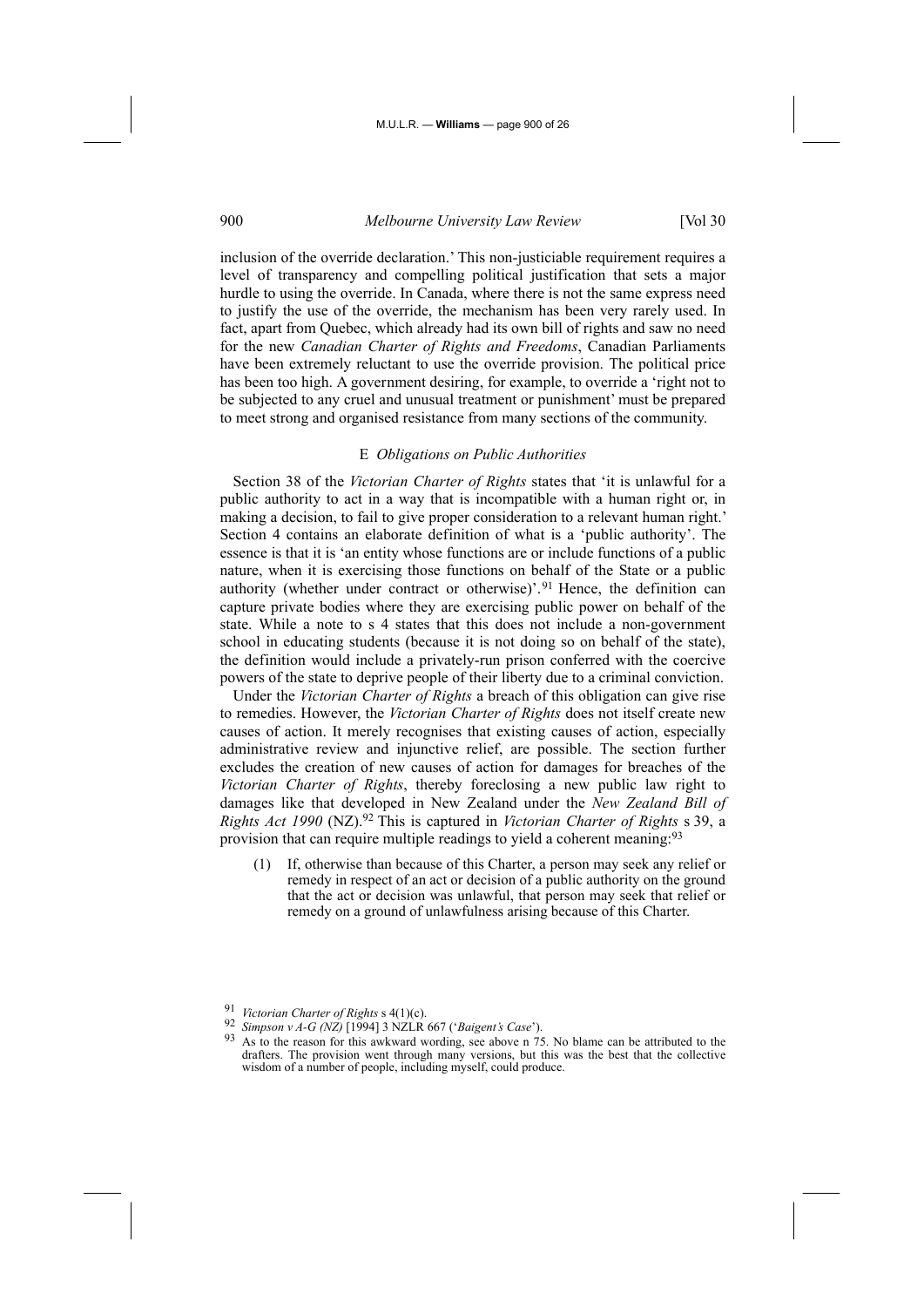#### M.U.L.R. — **Williams** —page 901 of 26

# 2006] *Victorian Charter: Origins and Scope* 901

- (2) This section does not affect any right that a person has, otherwise than because of this Charter, to seek any relief or remedy in respect of an act or decision of a public authority, including a right —
	- (a) to seek judicial review under the *Administrative Law Act 1978* or under Order 56 of Chapter I of the *Rules of the Supreme Court*; and
	- (b) to seek a declaration of unlawfulness and associated relief including an injunction, a stay of proceedings or exclusion of evidence.
- (3) A person is not entitled to be awarded any damages because of a breach of this Charter.
- (4) Nothing in this section affects any right a person may have to damages apart from the operation of this section.

The *Victorian Charter of Rights* goes significantly further than the *ACT Human Rights Act*, which neither imposes obligations nor recognises remedies in regard to the contravention of human rights by public authorities. This is a major weakness of that Act, in that it is simply silent on key issues of compliance and enforcement.<sup>94</sup> On the other hand, although the Victorian provisions are drawn from the *UK Human Rights Act*, they are not as broad or as straightforward. Section 8(1) of the *UK Human Rights Act* simply states:

In relation to any act (or proposed act) of a public authority which the court finds is (or would be) unlawful, it may grant such relief or remedy, or make such order, within its powers as it considers just and appropriate.<sup>95</sup>

#### F *A 'Dialogue' about Rights*

An important aim of the *Victorian Charter of Rights* is to foster a dialogue both within and between the arms of government as to the consistency of laws and governmental action on the enacted civil and political rights. In this, it replicates one of the central objects of the *ACT Human Rights Act*. 96 Whether or not 'dialogue'97 is the correct word for what the *Victorian Charter of Rights* will

- <sup>95</sup> The section does, however, go on to regulate when damages may be awarded by stating, among other things, that '[n]o award of damages is to be made unless … the court is satisfied that the and is necessary to afford just satisfaction to the person in whose favour it is made': *UK Human Rights Act* s 8(4).
- 
- <sup>96</sup> ACT Bill of Rights Consultative Committee, above n 45, ch 4; see especially at 66–8. 97 For the first use of this now widely used term, see Peter W Hogg and Allison A Bushell, 'The *Charter* Dialogue between Courts and Legislatures (Or Perhaps the *Charter of Rights* Isn't Such a Bad Thing After All)' (1997) 35 *Osgoode Hall Law Journal* 75. This use of the 'dialogue' metaphor has provoked intense debate in Canada: see Christopher P Manfredi and James B Kelly, 'Six Degrees of Dialogue: A Response to Hogg and Bushell' (1999) 37 *Osgoode Hall Law Journal* 513, and the further response by Peter W Hogg and Allison A Thornton, 'Reply to "Six Degrees of Dialogue"' (1999) 37 *Osgoode Hall Law Journal* 529. Amongst the now large volume of literature, see also Kent Roach, *The Supreme Court on Trial: Judicial Activism or Democratic Dialogue* (2001), and for an Australian treatment, see Leighton McDonald, 'Rights, "Dialogue" and Democratic Objections to Judicial Review' (2004) 32 *Federal Law Review* 1.

<sup>94</sup> But see ACT Department of Justice and Community Safety, *Human Rights Act 2004: Twelve-Month Review* — *Report* (2006) 33:

The Government should examine options for amending the *HRA* to include a direct duty on public authorities to comply with human rights and a direct right of action. Any proposal will need to address the scope of the duty and the sanctions, if any, for breach. These should be subject to a bar on any new right to compensation arising from breach, following the model recently adopted in Victoria.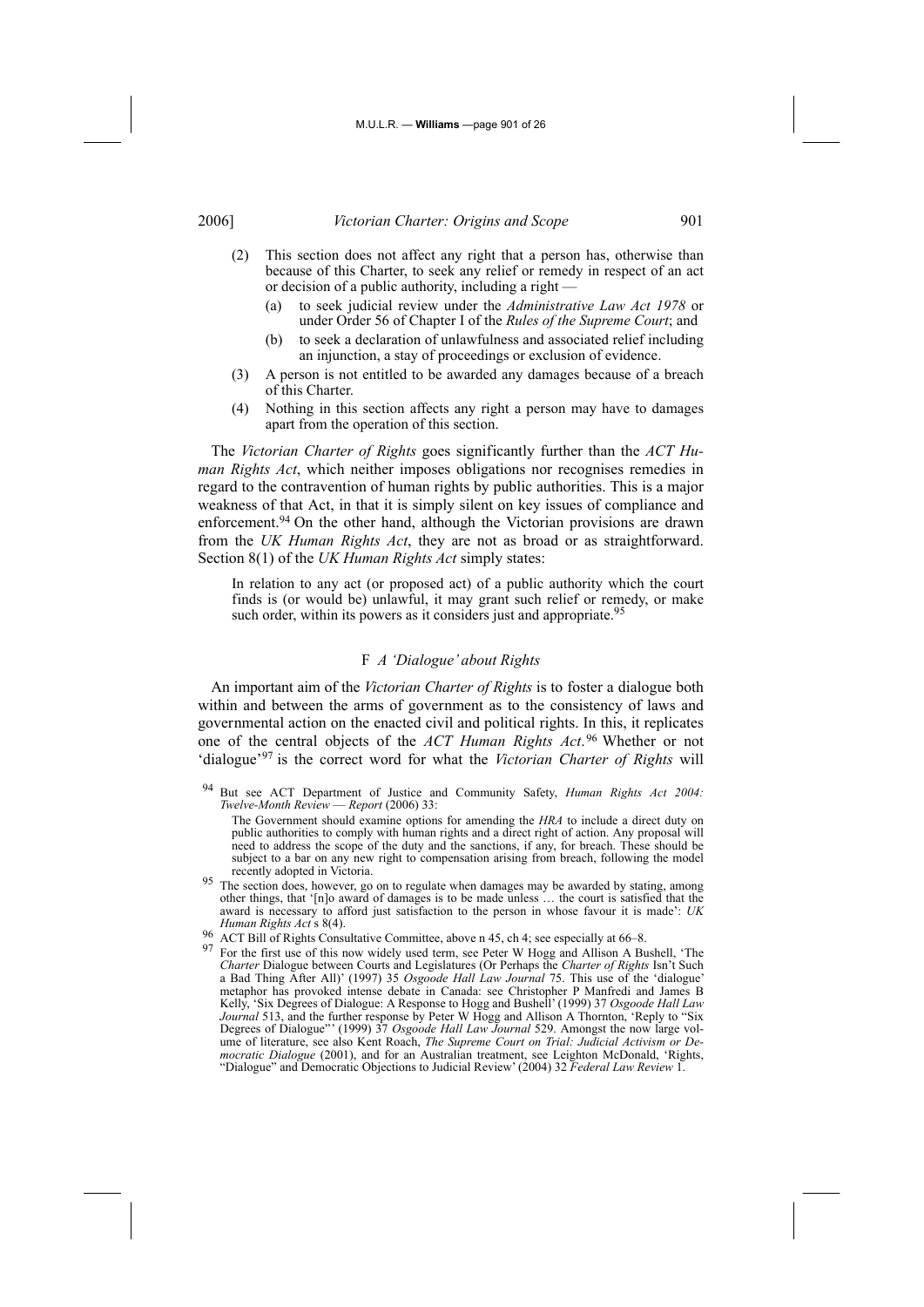achieve, it is clear that it does create new and innovative forms of deliberation and interaction for law, policy and politics as they relate to human nights. This can be seen in the following areas where the *Victorian Charter of Rights* will be applied.

First, within the executive, public servants must take the human rights in the *Victorian Charter of Rights* into account in applying existing and developing new policies and laws. Government departments and other public authorities may also undertake audits of their programmes and policies to ascertain whether they comply with the *Victorian Charter of Rights*. Where decisions need to be made about new laws or major policies, submissions to Cabinet will be accompanied by a human rights impact statement.<sup>98</sup>

Second, when a Bill is introduced into the Victorian Parliament, it must be accompanied by a Statement of Compatibility made by the person introducing the Bill which sets out, with reasons, whether the Bill complies with the *Victorian Charter of Rights*. 99 Parliament may pass the Bill whether or not it is thought to comply with the *Victorian Charter of Rights*. In addition, Parliament's Scrutiny of Acts and Regulations Committee must advise Parliament on whether each Bill is consistent with human rights.100

Third, Victorian courts and tribunals must interpret, '[s]o far as it is possible to do so consistently with their purpose, all statutory provisions … in a way that is compatible with human rights.' 101 Like the *ACT Human Rights Act*, 102 this provision makes express reference to the purpose of legislation as a factor in the interpretative process in order to ensure that this is not overcome by the words 'so far as it is possible to do so', as is found without qualification in the *UK* Human Rights Act.<sup>103</sup> The Attorney-General<sup>104</sup> and Victorian Equal Opportunity and Human Rights Commission<sup>105</sup> may intervene in a court or tribunal that is applying the *Victorian Charter of Rights* to put submissions on behalf of the government and the public interest.<sup>106</sup> According to the normal rules of court and common law principles applying to interveners and amicus curiae, community and other groups may also be given leave to intervene.

Where legislation cannot be interpreted in a way that is consistent with a human right, the Supreme Court of Victoria may make a 'declaration of inconsistent interpretation'.107 The use of this title for the declaration rather than 'decla-

- <sup>99</sup> *Victorian Charter of Rights* s 28.
- <sup>100</sup> *Victorian Charter of Rights* s 30.
- <sup>101</sup> *Victorian Charter of Rights* s 32(1). 102 *ACT Human Rights Act* s 30.
- 
- 103 Section 3(1) of the *UK Human Rights Act* states: 'So far as it is possible to do so, primary legislation and subordinate legislation must be read and given effect in a way which is compatible with the Convention rights.' See *Ghaidan v Godin-Mendoza* [2004] 2 AC 557 for the application of this section.
- <sup>104</sup> *Victorian Charter of Rights* s 34.
- <sup>105</sup> *Victorian Charter of Rights* s 40.
- 106 See Consultation Committee, *Consultation Committee Report*, above n 44, iv.
- <sup>107</sup> *Victorian Charter of Rights* s 36. As to the constitutionality of such a mechanism, see Wendy Lacey and David Wright, 'Highlighting Inconsistency: The Declaration as a Remedy in Administrative Law and International Human Rights Standards' in Chris Finn (ed), *Shaping Adminis-*

<sup>98</sup> See generally Simon Evans, 'Improving Human Rights Analysis in the Legislative and Policy Processes' (2005) 29 *Melbourne University Law Review* 665.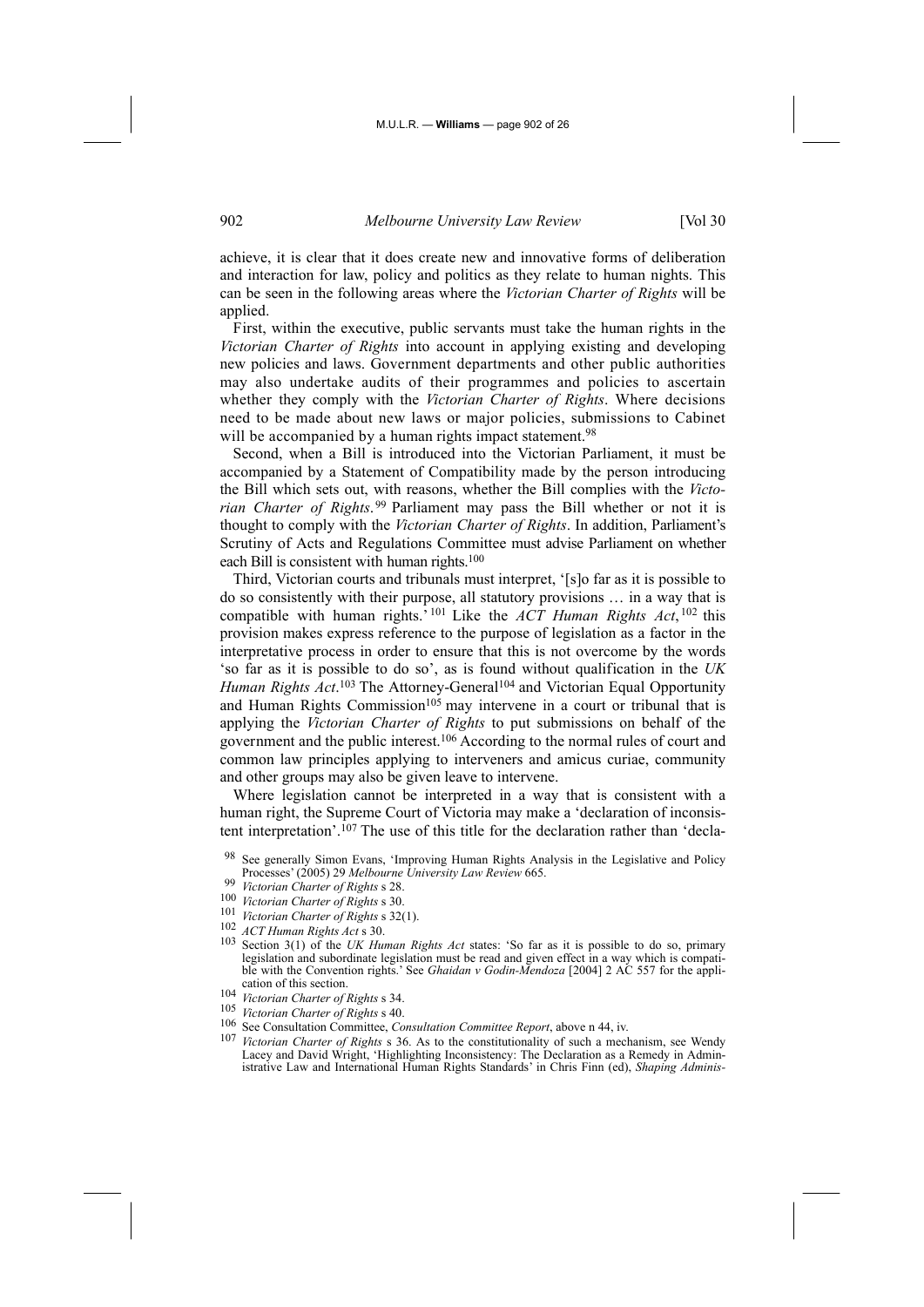ration of incompatibility', as used in the *ACT Human Rights Act* and *UK Human Rights Act*, 108 indicates that the Court is not so much holding that Parliament has enacted legislation that is incompatible with human rights as that the Court has taken a contrary view to Parliament on interpretative issues, such as the content of the relevant right or the application of the limitations clause in s 7. This may make it less difficult for Parliament, after reviewing the declaration, to maintain its own contrary interpretation. A declaration of inconsistent interpretation does not strike down the law nor alter its application.109 Instead, the Court must cause a copy of the declaration to be provided to the Attorney-General.110 The responsible Minister then has six months to prepare a written response to be laid before Parliament,<sup>111</sup> which may decide to amend the law or to leave it in place without change.

#### V CONCLUSION

The *Victorian Charter of Rights* marks an important shift not only in Australian law but in approaches to politics and the development of policy as they relate to human rights. To focus narrowly on the *Victorian Charter of Rights* as it applies to courts is to misunderstand its operation and to take far too limited a perspective of its significance. Although the judiciary does have an important role, such as in providing remedies for breaches, interpreting laws and making declarations of inconsistent interpretation, it is not the main body for the protection of human rights under the *Victorian Charter of Rights*.

The real focus of the *Victorian Charter of Rights* is upon ensuring that fundamental principles of human rights are taken into account at the earliest stages of the development of law and policy. The *Victorian Charter of Rights* recognises that the decisive point in achieving protection for human rights is not in court after a breach has occurred, but in government and Parliament in the development of policy and the drafting of law before either come into effect. This preventative aspect of the *Victorian Charter of Rights* means that human rights principles will be taken into account not just in courts but throughout government. Indeed, the role of protecting human rights under the Charter will be exercised far more frequently by government than the courts. Victoria Police, for example, will have day-to-day responsibility for applying human rights in protecting the community from crime and safeguarding the rights of accused. They, like courts, will apply human rights in interpreting the laws that define

*trative Law for the Next Generation: Fresh Perspectives: Papers Presented at the 2004 National Administrative Law Forum* (2005) 32, 51–4; Geoffrey Lindell, 'The Statutory Protection of Rights and Parliamentary Sovereignty: Guidance from the United Kingdom?' (2006) 17 *Public Law Review* 188, 204–7; James Stellios, 'Federal Dimensions to the ACT *Human Rights Act*' (2005) 47 *AIAL Forum* 33.

<sup>108</sup> *ACT Human Rights Act* s 32; *UK Human Rights Act* s 4. See also the implication of a power to make such a declaration into the *New Zealand Bill of Rights Act 1990* (NZ) in *Moonen v Film and Literature Board of Review* [2000] 2 NZLR 9. In 2001, a declaration of incompatibility mechanism was inserted as s 92J into the *Human Rights Act* 1993 (NZ), a statute directed at remedying discrimination rather than being a bill of rights.

remedying discrimination rather than being a bill of rights. 109 *Victorian Charter of Rights* s 36(5). 110 *Victorian Charter of Rights* s 36(6). 111 *Victorian Charter of Rights* s 37.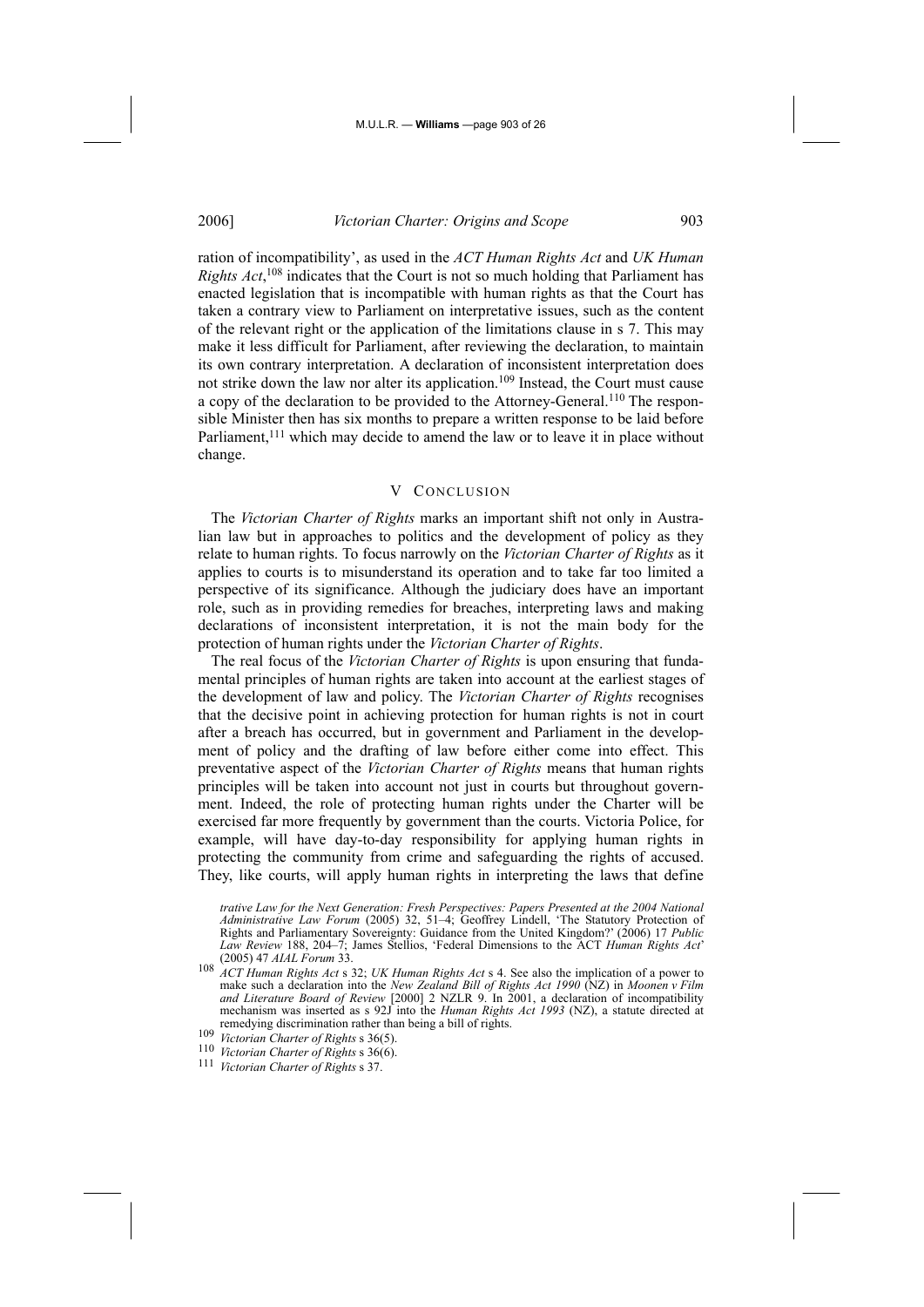their role and powers. In this and other areas, such as mental health and child protection, the *Victorian Charter of Rights* will require that the work of government be undertaken fairly with due regard to our common freedoms.

Of course, government, Parliament and the courts in Victoria already had regard to human rights prior to the *Victorian Charter of Rights*, often to those rights set out in international law. The Charter was not inserted into a system in which human rights were ignored. However, the use of human rights principles often occurred in an ad hoc way because there was no obligation in Victorian law for human rights to be considered, nor were the rights set out in a clear instrument enacted by Parliament. The *Victorian Charter of Rights* will mean that fundamental rights are given a higher status and legitimacy within government and the community. Their protection will be approached more seriously and systematically.

The *Victorian Charter of Rights* will not only promote better regard for human rights principles, it will improve the quality of work by Victoria's public institutions — it is based on the idea that government should be transparent in its treatment of principles like human rights and also accountable to the people by operating fairly and without adverse discrimination. For example, the requirement for Statements of Compatibility in Parliament whereby key information is brought to public attention about the impact of a Bill will improve deliberation about changes to the law. This may also improve media coverage and community understanding of the work of government.

In many ways the *Victorian Charter of Rights* is modest. It does not disturb accepted principles of parliamentary sovereignty and does not confer the powers associated with many bills of rights, like the power of courts to have the final say by striking down inconsistent laws. The *Victorian Charter of Rights* also excludes the possibility of a new right of damages and is not comprehensive in protecting the wide range of rights recognised in international law. Criticism can fairly be levelled at the *Victorian Charter of Rights* on the basis that it does not provide everything that might be hoped for from a comprehensive protection for human rights. But this is to miss the point. Like the *ACT Human Rights Act* before it, the *Victorian Charter of Rights* is only the beginning of a journey to better protect freedoms in Victorian law. It is a first step that will provide valuable insights for government and the community as to how effective the law can be in protecting human rights. It will also show how any law has its limits, and indeed how the law can be ineffective in dealing with some of the most pressing, but intractable, problems. This will reveal how any strategy for better human rights protection must also pay close attention to political culture and leadership, the media and community education and attitudes. Without reinforcement from these quarters, the positive impact of the *Victorian Charter of Rights* will be blunted.

Over time, I hope that the *Victorian Charter of Rights*, through education and other means, will contribute to increasing respect and tolerance in the community for others, especially for those who are perceived to be 'different' as a result of their culture, religious beliefs or otherwise. The fact that the *Victorian Charter of Rights* has been arrived at after a grassroots community process may be